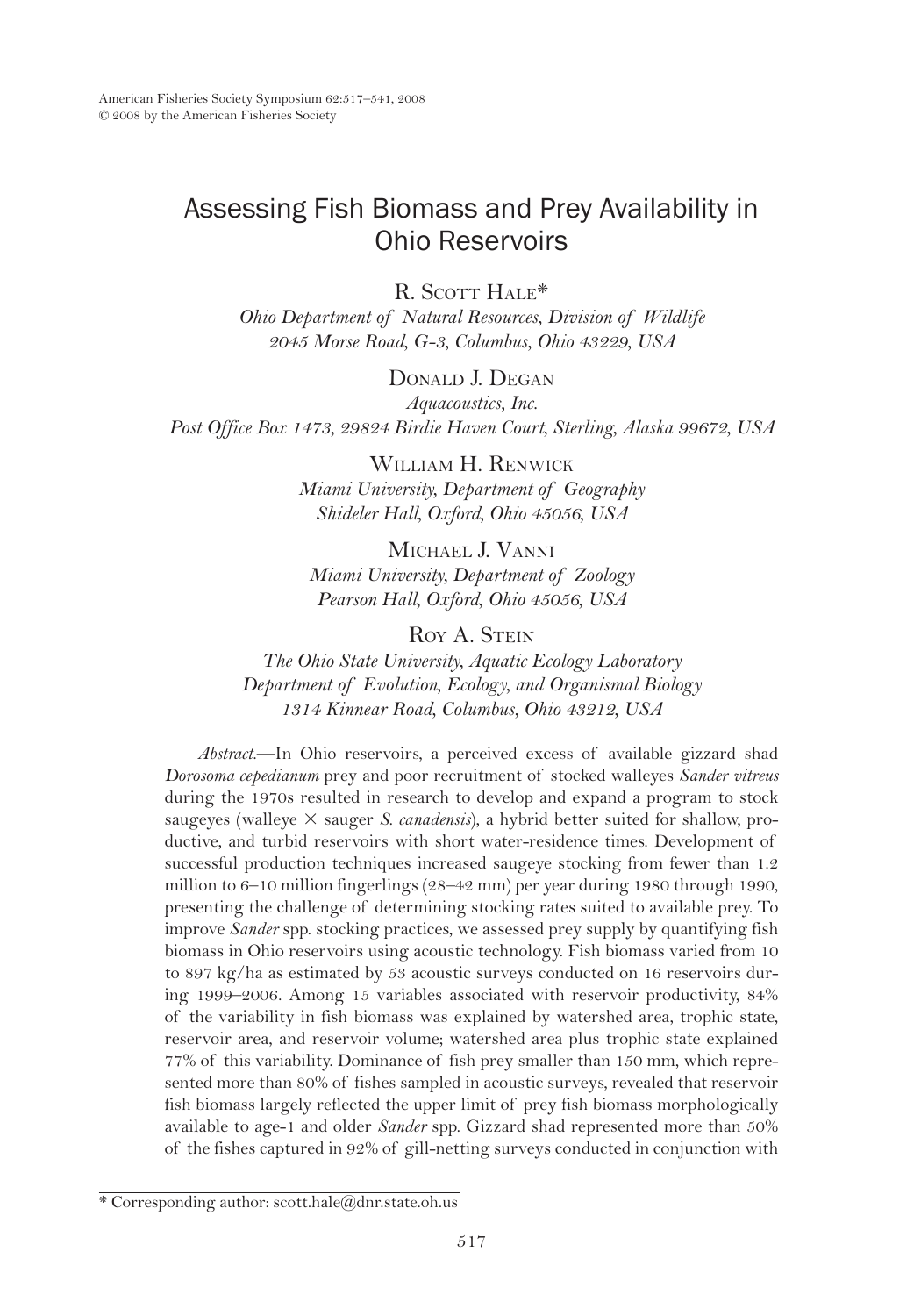acoustic surveys. Unexpectedly, reservoirs with extensive prey biomass occasionally had poor recruitment for *Sander* spp., and these reservoirs often were stocked at lower rates than ones with better recruitment. Fisheries managers in Ohio can improve stocking practices by using acoustic surveys to predict reservoir capacity for stocked sport fish based on reservoir attributes, then applying these results to details of reservoir-specific recruitment of stocked fishes and their consumptive demand. Refining this supply and demand approach will require continual progress in understanding reservoir ecosystems and their watersheds.

# Introduction

Gizzard shad *Dorosoma cepedianum* is often the most abundant fish in shallow, fertile reservoirs of the Midwest and southeastern United States. As the primary prey of piscivores, their availability can be constrained by their abundance, spatial distribution within a reservoir, and population size structure (Noble 1981; Ney 1990). Quantifying wholereservoir fish biomass, partitioning it into available prey consisting of gizzard shad and other fishes, and relating it to predator demand has been pursued by fisheries managers since the 1960s. Early assessments of predator–prey balance in reservoirs suggested that nearly 50% of 23 southeastern reservoirs sampled for prey biomass were deficient in prey (Jenkins and Morais 1978), largely due to rapid growth of gizzard shad. By understanding the potential of reservoirs to produce prey, fisheries managers can improve stocking practices. In this manuscript, we estimated fish biomass in Ohio reservoirs using acoustic surveys with the goal of better informing sport fish stocking practices to match available prey biomass.

In Ohio, gizzard shad exist in nearly all reservoirs throughout the state. In these typically shallow, fertile reservoirs, only a dense population of largemouth bass *Micropterus salmoides* (33 kg/ha) can account for complete consumption of a conservative estimate of annual gizzard shad production (118 kg/ha/year), a scenario that was unlikely to persist (Carline et al. 1984). Similarly, a multiple predator complex (largemouth bass, two *Sander* spp., and three *Esox* spp.) consumed only 20% of age-0 gizzard shad production in fertile Kokosing Lake, Ohio (Johnson et al. 1988a). Base on these results, the Ohio Department of Natural Resources (ODNR) increased predator stocking during the 1980s in an attempt to expand sportfishing opportunities by capitalizing on a perceived surplus of prey.

Expanding predator stocking in Ohio reservoirs required a re-evaluation of historical walleyes *S. vitreus* fisheries. Popular among anglers, walleyes rarely reproduce in Ohio reservoirs. Stocking was primarily successful in large impoundments with clean gravel shoals and gradual water-level changes, but these conditions were uncommon in a region dominated by flood-control reservoirs (Erickson and Stevenson 1972). Comparisons of walleyes with saugeyes (walleye 3 sauger *S. canadense*) revealed that saugeyes would be more successful in reservoirs with short water-retention times (Johnson et al. 1988b), and efforts began to expand saugeye stocking. A nearly 10-year commitment to fish production research resolved problems associated with rearing adequate numbers of fingerling saugeyes (Culver et al. 1993), and in 1990, saugeye stocking increased dramatically from fewer than 1.2 million to 6–10 million fingerlings (28–42 mm) per year (Figure 1A). From this point onward, more Ohio reservoirs were stocked with saugeyes than walleyes (Figure 1 B) and fishing opportunities for *Sander* spp. were expanded. At present, about 9%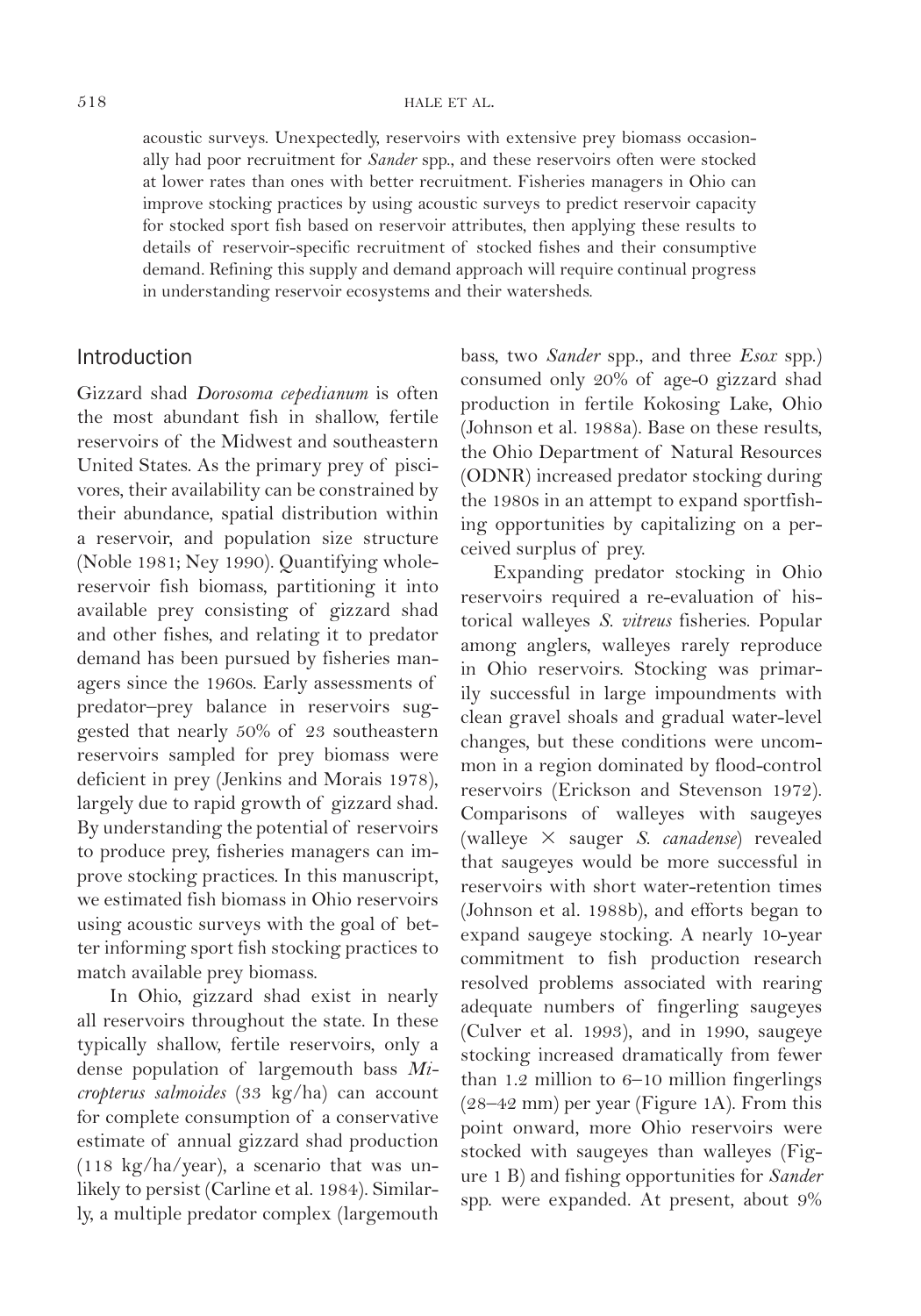

Figure 1. Number of fingerling walleyes and saugeyes stocked in Ohio reservoirs (upper panel) and number of Ohio reservoirs stocked with walleyes and saugeyes (lower panel), 1976–2006.

of fishing trips made to Ohio reservoirs target stocked walleyes or saugeyes compared to 23% for black bass *Micropterus* spp., 14% for crappie Pomoxis spp., and 8% for bluegill *Lepomis macrochirus* and other *Lepomis* spp. that are not stocked (Ohio Department of Natural Resources, unpublished data). In addition, in some reservoirs, from 20% to 25% of all trips target saugeyes (Ohio Department of Natural Resources, unpublished data). Recent creel surveys reveal that saugeye catch rates routinely ranged from 0.2 to 1.3 fish/h and compare favorably with black bass *Micropterus* spp. catch rates, which average 0.44 fish/h (top reservoirs ranged from 0.6 to 1.4 fish/h) (Ohio Department of Natural Resources, unpublished data).

With increased availability of saugeyes, the challenge emerged of determining where stocking these fish would be most beneficial and at what rates. Saugeye fingerlings are stocked in reservoirs of varying productivity at rates of 20–200 fingerlings/ha. Within these reservoirs, naturally reproducing predators include black bass, crappies, white bass *Morone chrysops*, and channel catfish *Ictalurus punctatus*; other stocked predators can include walleyes, muskellunge *Esox masquinongy*, and hybrid striped bass (white bass 3 striped bass *M. saxatilis*). Central to this challenge was identifying reservoirs with the potential for good survival of stocked saugeyes and determining stocking rates that fully capitalize on available prey. Clearly, this equation demands quantification of reservoir fish biomass.

In reservoirs dominated by gizzard shad, we also must determine the proportion of gizzard shad available as prey. As prey, gizzard shad provide the primary food for piscivores, and even though their importance may vary seasonally (Horton and Gilliland 1992; Sieber Denlinger et al. 2006; Aman 2007), availability of age-0 gizzard shad strongly influences piscivore growth and success (Stahl and Stein 1994; Donovan et al. 1997; Michaletz 1998a, 1998b). As planktivores, gizzard shad exploit zooplankton resources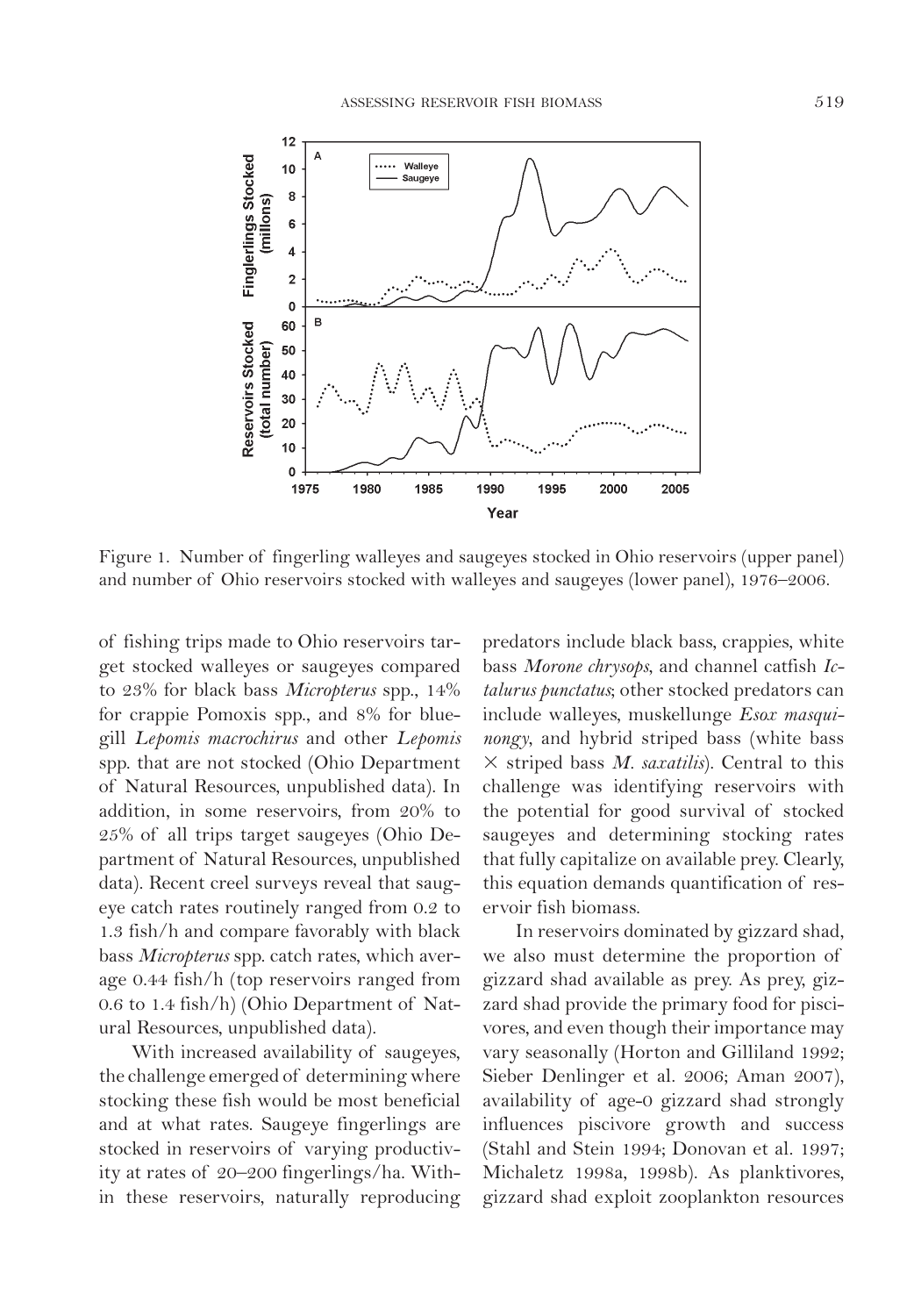(Dettmers and Stein 1992; Garvey and Stein 1998) with potential consequences for sport fish recruitment through an intermediate role in reservoir food webs (Stein et al. 1995). As detritivores, gizzard shad persist during periods of limited zooplankton availability by relying on reservoir sediments (Jackson et al. 1992; Yako et al. 1996) through which they may contribute significantly to reservoir productivity by excreting sedimentderived nutrients (Schaus et al. 2002; Vanni et al. 2006). Because these complex roles of gizzard shad affect the potential of reservoirs as sport fisheries, meaningful estimates of biomass for gizzard shad and other fishes available as prey allows us to align stocking strategies with prey resources and better understand reservoir ecosystems.

Estimating reservoir fish biomass has become less daunting due to dramatic improvements in, and reduced costs of, acoustic survey technology. Acoustic surveys provide precise and cost-effective estimates of fishes relative to other sampling gear (Van Den Avyle et al. 1995; Vondracek and Degan 1995; Brandt 1996). Starting in 1999, we used acoustic surveys to assess fish biomass in reservoirs with the goals of better understanding the availability of prey fish to stocked predators and the role of gizzard shad in reservoir ecosystems. Lacking the ability to conduct acoustic surveys on all reservoirs, we apply results from a subset of reservoirs to watershed and limnological information to glean insights into the potential of Ohio reservoirs to produce fish biomass. In this manuscript we seek to (1) quantify reservoir fish biomass and relate these estimates to watershed characteristics to better understand fish biomass potential of Ohio reservoirs; (2) interpret prey fish biomass, a subset of fish biomass available to stocked saugeyes and walleyes; and (3) identify challenges of improving saugeye and walleye stocking strategies by quantifying prey availability. Through assessment of fish biomass and prey fish availability, we hope to develop *Sander* spp. stocking strategies that match reservoir prey production.

# Study Areas

Ohio reservoirs are small, shallow, and fertile and thus are exceptionally well suited for gizzard shad. Only 18% of Ohio reservoirs  $\geq 20$  ha exceeded 400 ha, mean depth ranged from 2 to 10 m, (Renwick and Andereck 2005), and 76% were either eutrophic or hypereutrophic (Davic et al. 1996). Land use of Ohio reservoir watersheds was primarily agricultural (64%, tributary reservoir mean). Sedimentation rates ranged from 50 to 500 m<sup>3</sup>/km<sup>2</sup>/year, typical for the Midwestern United States. (Renwick and Andereck 2006).

Our study sites were 16 tributary reservoirs ranging from 159 to 1,348 ha that spanned a productivity gradient from mesotrophic to hypereutrophic (Table 1; Renwick and Andereck 2005). They were located throughout Ohio, except the northwest where tributary reservoirs are uncommon due to topography, and representative of Ohio reservoirs  $\geq$  40 ha based on surface area and watershed area (Figure 2). Mean depths ranged from 1.9 to 9.2 m, maximum depths ranged from 3.8 to 36.3 m, and littoral areas (shoreline areas  $\leq 2$  m deep) contributed from 9% to 44% of surface area. Watershed land use was primarily agriculture for all reservoirs with less in forest, residential, or wetland uses, except Burr Oak, Tappan, and West Branch, which had mostly forested watersheds. Fish populations varied but typically included centrarchids, percids, ictalurids, esocids, *Morone* spp., cyprinids, and catastomids; however, all had substantial populations of gizzard shad (Ohio Department of Natural Resources, unpublished data). Gizzard shad represented 94% of the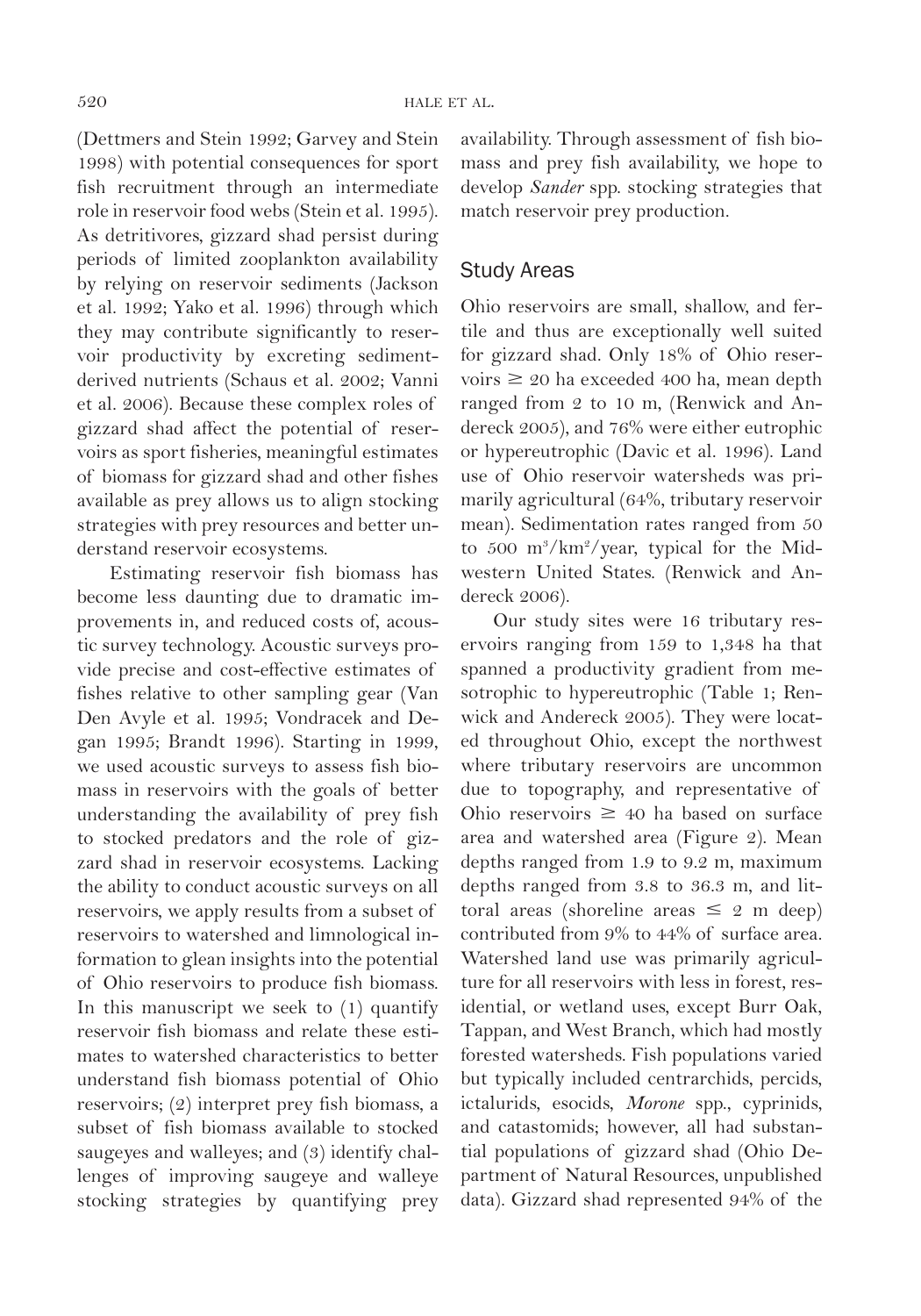| I                                                                                               |             |
|-------------------------------------------------------------------------------------------------|-------------|
|                                                                                                 |             |
|                                                                                                 |             |
|                                                                                                 |             |
|                                                                                                 |             |
|                                                                                                 |             |
| í                                                                                               |             |
| )                                                                                               |             |
| $\ddot{\phantom{a}}$                                                                            |             |
|                                                                                                 |             |
|                                                                                                 |             |
|                                                                                                 |             |
|                                                                                                 |             |
|                                                                                                 |             |
| ֚֚֚֡                                                                                            |             |
|                                                                                                 |             |
|                                                                                                 |             |
|                                                                                                 |             |
|                                                                                                 |             |
|                                                                                                 |             |
| $\frac{2}{5}$                                                                                   |             |
| ृ                                                                                               |             |
|                                                                                                 |             |
| i<br>C                                                                                          |             |
|                                                                                                 |             |
| しょく                                                                                             |             |
|                                                                                                 |             |
|                                                                                                 |             |
|                                                                                                 |             |
|                                                                                                 |             |
|                                                                                                 |             |
| $\ddot{\phantom{a}}$                                                                            |             |
|                                                                                                 |             |
| $\frac{1}{1}$                                                                                   |             |
| ֚֓                                                                                              |             |
| $\ddot{\phantom{0}}$                                                                            |             |
|                                                                                                 |             |
| $\frac{1}{2}$                                                                                   |             |
| $\frac{5}{2}$                                                                                   |             |
| ١                                                                                               |             |
|                                                                                                 |             |
| ֦֧֦֧ׅ֦֧ׅ֪֧ׅ֧֧ׅ֧֧ׅ֧֧֧ׅ֪֧֪ׅ֪֛֪֪֪֪֪֪֪֪֪֪ׅ֚֚֚֚֚֚֚֚֚֚֚֚֚֚֚֚֡֕֘֝֬֘֝֬֝֓֝֬֜֓֝֬֝֬֝֬֜֓֝֓֜֓֝֬֜֓֝֬֜֓֝֬֝֬֜֝֬ |             |
| i<br>C                                                                                          |             |
|                                                                                                 |             |
| $\sim$                                                                                          |             |
|                                                                                                 |             |
|                                                                                                 |             |
|                                                                                                 |             |
|                                                                                                 |             |
|                                                                                                 |             |
|                                                                                                 |             |
|                                                                                                 |             |
|                                                                                                 |             |
| Table 1. Attributes                                                                             |             |
|                                                                                                 | ì           |
|                                                                                                 | ¢<br>١<br>j |
|                                                                                                 | Ì           |

| ÷hnnz                 |              |                            |                                        |                                                                                                                   |                                 |                                                  |                                                                                                                                                                                                                                                                                                                                                                                                           |                             |                           |          |
|-----------------------|--------------|----------------------------|----------------------------------------|-------------------------------------------------------------------------------------------------------------------|---------------------------------|--------------------------------------------------|-----------------------------------------------------------------------------------------------------------------------------------------------------------------------------------------------------------------------------------------------------------------------------------------------------------------------------------------------------------------------------------------------------------|-----------------------------|---------------------------|----------|
|                       |              |                            |                                        |                                                                                                                   |                                 |                                                  |                                                                                                                                                                                                                                                                                                                                                                                                           |                             | Watershed land use (%)    |          |
|                       |              | Volume                     | Mean<br>depth                          | Maximum                                                                                                           | Littoral                        | Watershed                                        | Flushing                                                                                                                                                                                                                                                                                                                                                                                                  |                             |                           |          |
| Reservoir             | Area<br>(ha) | (1,000)<br>$\mathbf{m}^s)$ | $\binom{m}{m}$                         | $\operatorname{depth}$<br>$\left( \mathrm{m}\right)$                                                              | $(\% \leq 2 \text{ m})$<br>area | area (km²)                                       | (per year)<br>rate                                                                                                                                                                                                                                                                                                                                                                                        | Agriculture                 | Forest                    | Other    |
| Acton                 | <b>240</b>   | 9,280                      |                                        |                                                                                                                   | $\mathcal{Q} \mathcal{Q}$       |                                                  |                                                                                                                                                                                                                                                                                                                                                                                                           | 90                          | G                         |          |
| Alum Creek            | 1,348        | 95,725                     | せんせいけんしょう si ro si co<br>こうせいしつせいこうじょう | 19<br>19 20 21 21 22 30 21 21 32 32 33 4 54 556 767 869 70 31 4 56 70 31 4 56 70 31 56 70 32 53 54 556 767 869 70 |                                 |                                                  | $\begin{array}{cccccccccccccc} \text{S.} & \text{C.} & \text{C.} & \text{C.} & \text{C.} & \text{C.} & \text{C.} & \text{C.} & \text{C.} & \text{C.} \\ \text{S.} & \text{C.} & \text{S.} & \text{S.} & \text{C.} & \text{C.} & \text{C.} & \text{C.} & \text{C.} & \text{C.} \\ \text{S.} & \text{C.} & \text{S.} & \text{S.} & \text{C.} & \text{C.} & \text{S.} & \text{C.} & \text{C.} & \text{C.} &$ |                             | $\overline{24}$           |          |
| Berlin                | 1,266        | 55,414                     |                                        |                                                                                                                   | $\mathcal{Q} \mathcal{Q}$       |                                                  |                                                                                                                                                                                                                                                                                                                                                                                                           | 58                          | $\mathcal{Q} \mathcal{Q}$ | ಲ        |
| Burr Oak              | 277          | 9,934                      |                                        |                                                                                                                   | $\mathcal{S}\mathcal{Q}$        |                                                  |                                                                                                                                                                                                                                                                                                                                                                                                           | $\Box$                      | $\rm 89$                  |          |
| C.J. Brown            | 707          | 37,921                     |                                        |                                                                                                                   | $\overline{2}$ 1                |                                                  |                                                                                                                                                                                                                                                                                                                                                                                                           | 86                          | $\circ$                   | IJ       |
| Caesar Creek          | 1,133        | 17,749                     |                                        |                                                                                                                   |                                 |                                                  |                                                                                                                                                                                                                                                                                                                                                                                                           | 88                          |                           |          |
| Deer Creek            | 526          | $23,182$                   |                                        |                                                                                                                   | 16                              |                                                  |                                                                                                                                                                                                                                                                                                                                                                                                           | $9\%$                       |                           | 9        |
| Delaware              | $480$        | 11,768                     |                                        |                                                                                                                   | 44                              |                                                  |                                                                                                                                                                                                                                                                                                                                                                                                           | $8\ensuremath{\mathcal{Q}}$ | 1404                      | 4        |
| Dillon                | 511          | $13,015$                   |                                        |                                                                                                                   | $4\,$                           |                                                  |                                                                                                                                                                                                                                                                                                                                                                                                           |                             |                           | 4        |
| Hoover                | 1,140        | 77,478                     |                                        |                                                                                                                   | $\circ$                         |                                                  |                                                                                                                                                                                                                                                                                                                                                                                                           | 6072                        |                           | 4        |
| Kiser                 | 159          | $\boldsymbol{3{,}035}$     |                                        |                                                                                                                   | 40                              |                                                  |                                                                                                                                                                                                                                                                                                                                                                                                           |                             | $rac{1}{2}$               | $\infty$ |
| <b>Commando Syssy</b> | 363          | 16,498                     |                                        |                                                                                                                   | $\mathcal{Q} \mathcal{Q}$       | $9,539$<br>$9,539$<br>$221$                      | $46.2$<br>1.8<br>12.4<br>1.6                                                                                                                                                                                                                                                                                                                                                                              | 86                          |                           | 8        |
| Piedmont              | 958          | 36,192                     |                                        |                                                                                                                   | $\overline{29}$                 |                                                  |                                                                                                                                                                                                                                                                                                                                                                                                           | $^{38}$                     | 53                        | $\circ$  |
| Pleasant Hill         | $3\,17$      | 12,449                     | 4.4                                    |                                                                                                                   | $\overline{24}$                 | $\begin{array}{c} 516 \\ 185 \\ 208 \end{array}$ |                                                                                                                                                                                                                                                                                                                                                                                                           | 52                          | $44$                      | 4        |
| Tappan                | 908          | 34,931                     | 3.6                                    |                                                                                                                   | $\mathfrak{A}$                  |                                                  |                                                                                                                                                                                                                                                                                                                                                                                                           | $\overline{6}$              | 68                        | r,       |
| West Branch           | 1,059        |                            |                                        |                                                                                                                   |                                 |                                                  |                                                                                                                                                                                                                                                                                                                                                                                                           | $\mathcal{L}$               | 46                        | Ŧ        |

#### ASSESSING RESERVOIR FISH BIOMASS 521 r s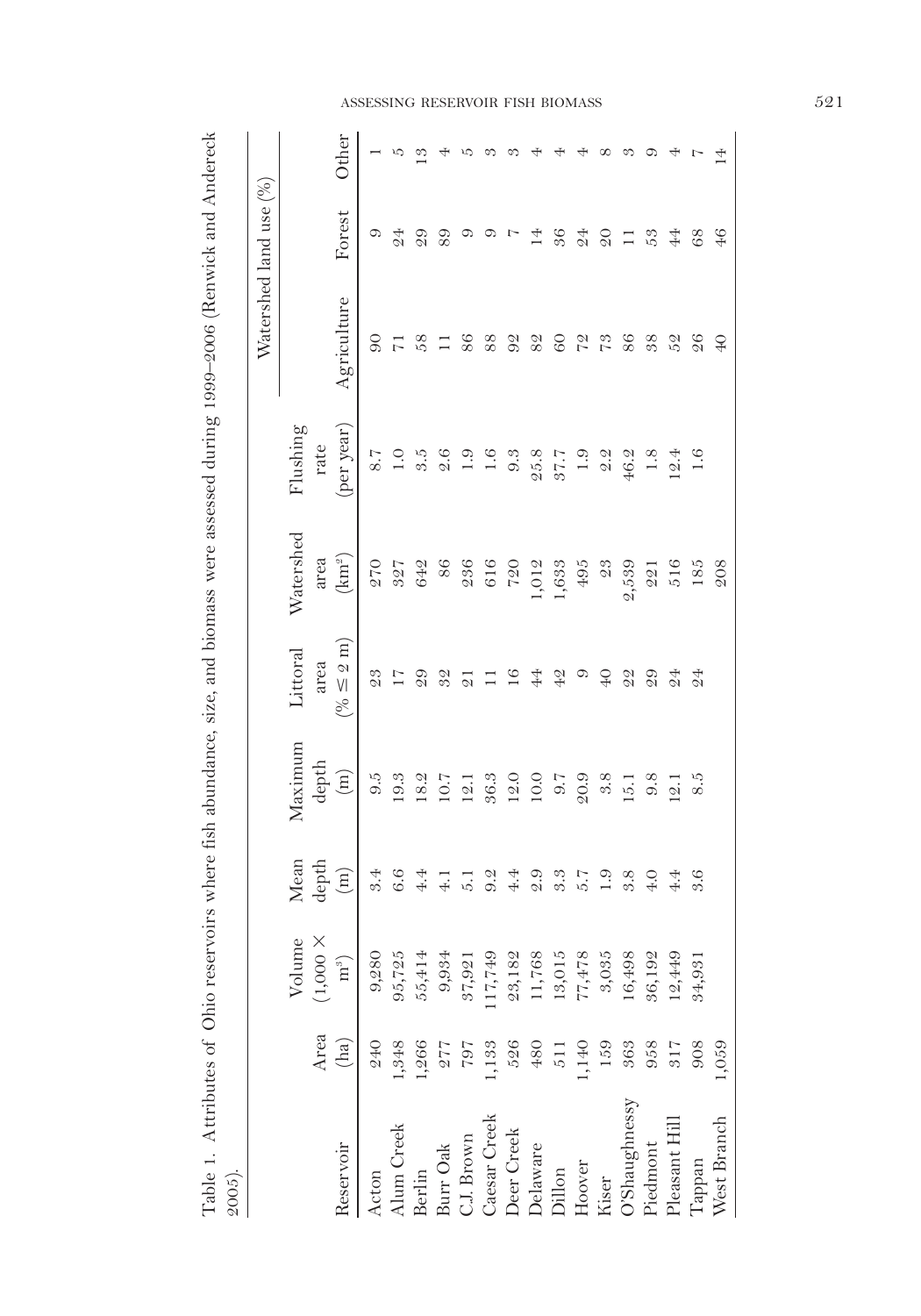

Figure 2. Reservoir surface area plotted against watershed area for 16 study reservoirs and 65 additional tributary reservoirs in Ohio  $\geq$  40 ha where fisheries surveys have been conducted.

fish sampled during electrofishing surveys at meostrophic Burr Oak, eutrophic Pleasant Hill, and hypereutrophic Acton reservoirs in areas  $\geq 1.5$  m deep during 1998–2001 (Vanni et al. 2006). Fingerling saugeyes were annually stocked in all study reservoirs except Berlin and C.J. Brown (where walleyes were stocked); West Branch (where walleyes naturally reproduced); and Kiser, Burr Oak, and Dillon (where saugeye stockings were discontinued in 1991, 2005, and 2006, respectively).

### Methods

# *Acoustic Surveys*

Mobile acoustic surveys were conducted during 1999–2006 to estimate fish abundance, size, and biomass. We assumed that our limnetic surveys characterized fish populations, gizzard shad were the most abundant fish species, and mean acoustic backscattering cross section  $(\sigma_{\text{bs}})$  adequately provided mean size (length and weight) of these fish. Each year, 3–10 reservoirs were surveyed during late July, August, or early September, when most reservoirs were thermally stratified. Three reservoirs spanning a productivity gradient, Acton, Burr Oak, and Pleasant

Hill, were surveyed every year to provide insight into interannual variation. All surveys began 0.5 h after sunset along a fixed cruise track and used a programmed Global Positioning System for navigation of zig-zag or parallel transects at speeds of 8–9 km/h. We used BioSonics DT-4000, DT-6000, or DT-X echosounders and 200-kHz splitbeam, 6-degree transducers. Subsurface data were collected with a transducer deployed 0.5 m below the surface aimed vertically, and data from the surface to 2 m deep were collected with a transducer deployed 1 m below the surface and aimed parallel to the surface. Echointegration parameters were set to process vertical data from 2 m below the surface to 0.25 m above the bottom and to process horizontal data 1–20 m from the transducer. Surveys conducted during 1999–2001 required two complete cruises of each reservoir each evening, one to collect horizontal data and the other to collect vertical data; after 2001, multiplexing allowed horizontal and vertical data to be collected simultaneously. Equipment was routinely calibrated to U.S. Navy standards by BioSonics, Inc., Seattle. Before each survey, field calibration was conducted by use of a tungsten carbide reference sphere (Foote and MacLennan 1984). We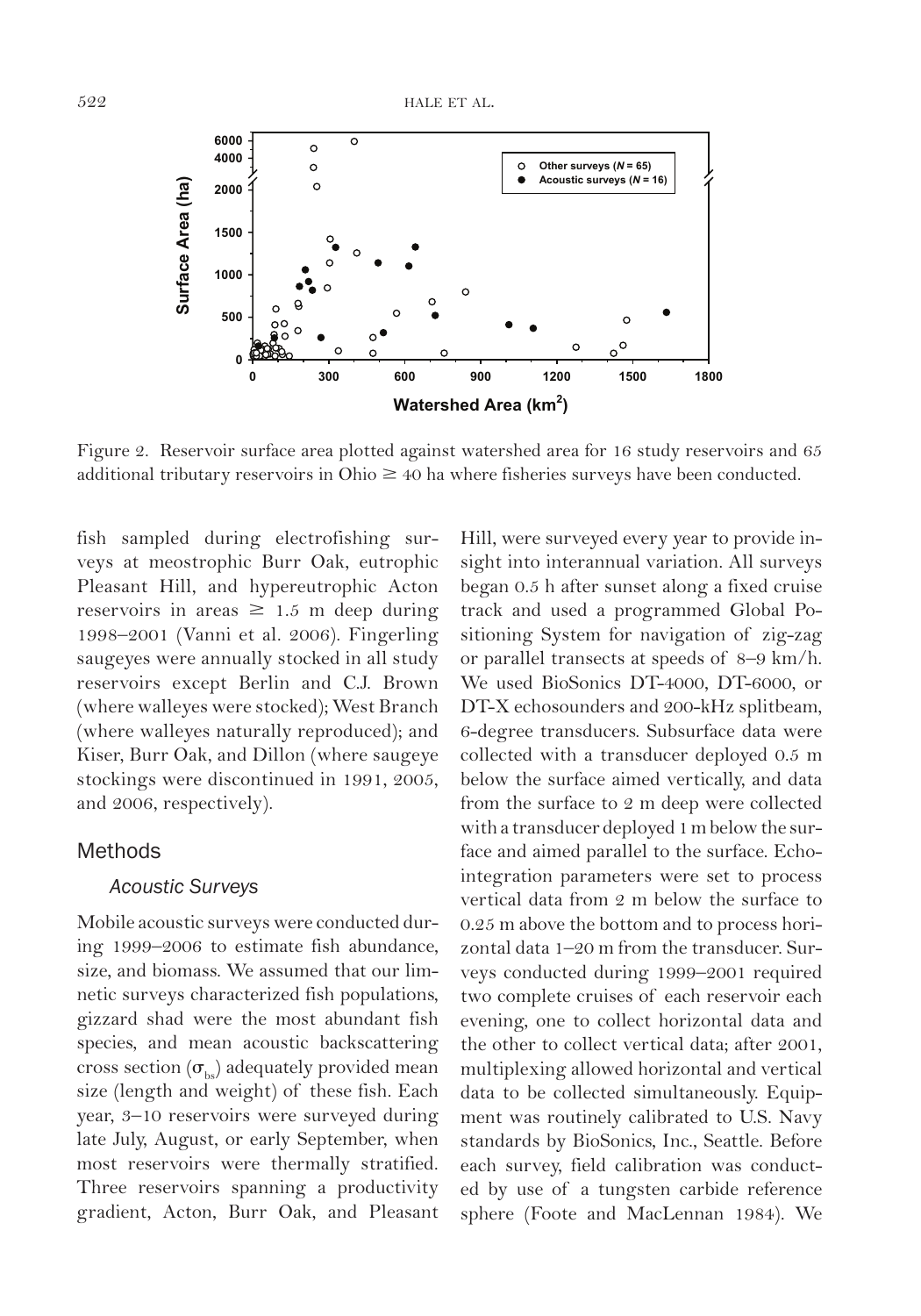Abundance, size, and biomass were estimated through target strength (TS) analysis and echo integration. We used Echoview software, versions 3.0, 3.1, 3.2, and 3.25 (SonarData, Inc., Hobart, Tasmania, Australia) to analyze all data. Vertical data were processed with 1-m strata from 2 m below the surface to near bottom and horizontal data were processed with a single range stratum. Vertical and horizontal data were manually edited to remove bottom signals or noise. We generated single fish targets that met the following criteria:  $a -60-dB$ threshold, a pulse length of 0.4–2.0 times the transmitted pulse length at  $-6$  dB within 4 dB of the center of the transducer beam, and a standard deviation of the angles (minor and major axis) of all samples within the pulse envelope of less than 0.6. Echo integration provided total reflected voltages that were converted to absolute areal abundance through scaling voltages by  $\sigma_{\text{bs}}$ , conducted separately for vertical and horizontal data (Simmonds and MacLennan 2005). Fish target lengths were derived by converting TS to fish length (millimeters) via Love's dorsal aspect equation (Love 1971), then converting fish length to weight (g) using a length–weight equation for gizzard shad in Ohio reservoirs  $(\log_e[\text{weight}] = 2.7875 \times$ log*<sup>e</sup>* [length] – 10.546).

Length–frequency distributions were developed by estimating fish length (millimeters) from individual TS results from vertical data. These data were transformed to fish length (millimeters) via Love's dorsal aspect equation (Love 1971). This approach provides an approximation of length–frequency distributions but not an appropriate mean length for scaling echo integration. Because TS is a log10 transformation of  $\sigma_{\text{bs}}$ , a mean length derived from TS will underestimate mean length compared to that derived from mean  $\sigma_{\text{bs}}$  converted to TS, then converted to fish length (Jim Dawson, BioSonics, Inc.), as demonstrated by Ohio data from 69 acoustic surveys conducted during 1999–2006 (Figure 3). Relations between mean fish length derived from mean  $\sigma_{\text{bs}}$  and those derived from mean TS indicate that a mean  $\sigma_{bs}$ -derived length of 150 mm is equivalent to a mean TS-derived length of 115 mm. Based on these relations and prey-consumption literature from Ohio reservoirs (Johnson et al. 1988b; Sieber Denlinger et al. 2006), we used these results to consider all individual targets less than 115 mm to be available prey to age-1 and older saugeyes.

Areal abundance and biomass of fish were obtained for 250-m transects within each cruise track. Random sampling of transects stratified by upper and lower reservoir sections provided final estimates of mean and standard error of fish abundance and biomass in each reservoir.

### *Gill Netting*

To identify species that may be acoustic survey targets and estimate lengths of all fish in sample populations and those of gizzard shad, gill-net surveys were conducted concurrently with each acoustic survey during 2004–2006. Six 44-m-long, 7-panel experimental nets with 10-, 13-, 16-, 19-, 25-, 32-, and 38-mm mesh of either 1.8 or 3.7 m depth were fished the evening of each acoustic survey. Two nets were set floating from the surface in upper, middle, and lower portions of the reservoir, one nearshore and one offshore. Nearshore nets generally covered the water column from the surface to nearbottom and offshore nets often sampled from the surface to the thermocline and below. We assumed that most fish occur in the epilim-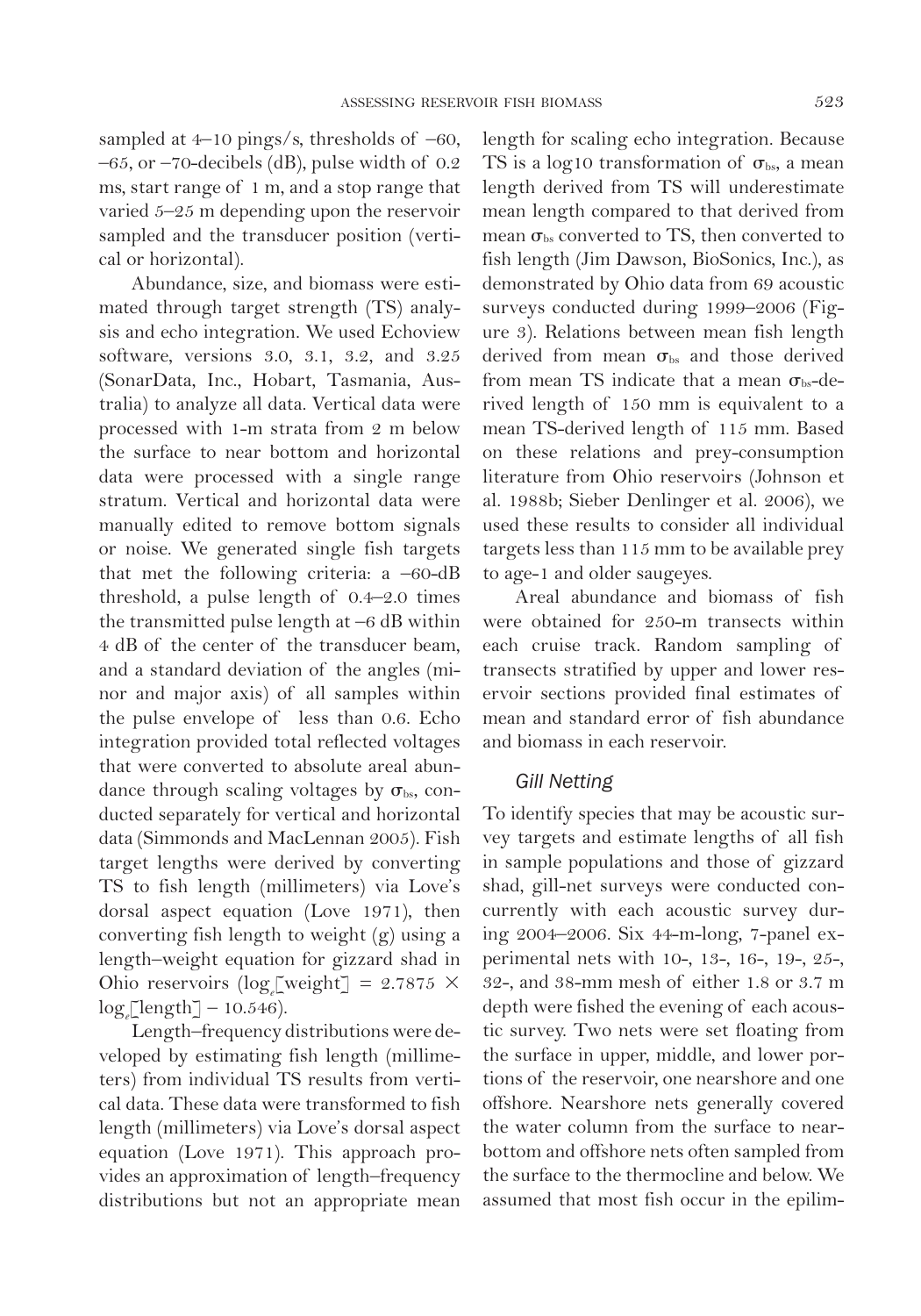

Figure 3. Acoustic estimates of mean fish length determined from the mean of acoustic backscattering cross section ( $\sigma_{bs}$ ) converted to target strength (TS) plotted against fish length determined from mean of TS. Results were used to estimate an individual TS equivalent to a mean  $\sigma_{\rm bs}$ -derived length.

nion because these reservoirs have anoxic hypolimnia. Nets were set 2 h before sunset and fished for 1.5–2.5 h. All fish were identified and measured to the nearest millimeter (total length).

#### *Watershed and Lower Trophic Data*

Watershed and lower trophic level data provided insights into reservoir potential for fish production. Watershed size and landuse data for Ohio reservoirs were obtained from Renwick and Andereck (2005), who completed a recent survey of reservoir attributes and watershed characteristics of public reservoirs in Ohio  $\geq 10$  ha. Based on these data, hydraulic flushing rate (hererafter flushing rate), the average number of times per year reservoir volume is completely exchanged, was calculated using the formula:  $F_T = (300,000 \times \text{watershed area})/\text{reservoir}$ volume, where watershed area is squared kilometers, reservoir volume is in cubed meters, and 300,000 is based on an approximate statewide average rate of runoff of 0.3 m/ year (U.S. Geological Survey 1997). Measures of total phosphorus and chlorophyll *a*  were obtained from recently published historical data (Knoll et al. 2003; Vanni et al. 2005, 2006). Results presented herein were means from water samples collected monthly from the photic zone near the reservoir outflow (dam) during May through October. Reservoir trophic level status was described with the Carlson Trohpic State Index (TSI), calculated with the equation  $TSI = 14.42$  $LN(TP) + 4.15$  (Carlson 1977), where we used mean annual total phosphorus  $(\mu g)$ TP/L) across survey years. Reservoirs with TSI values less than 38 were considered oligotrophic, whereas those 38–47 were mesotrophic, those 48–66 were eutrophic, and those greater than 66 were hypereutrophic.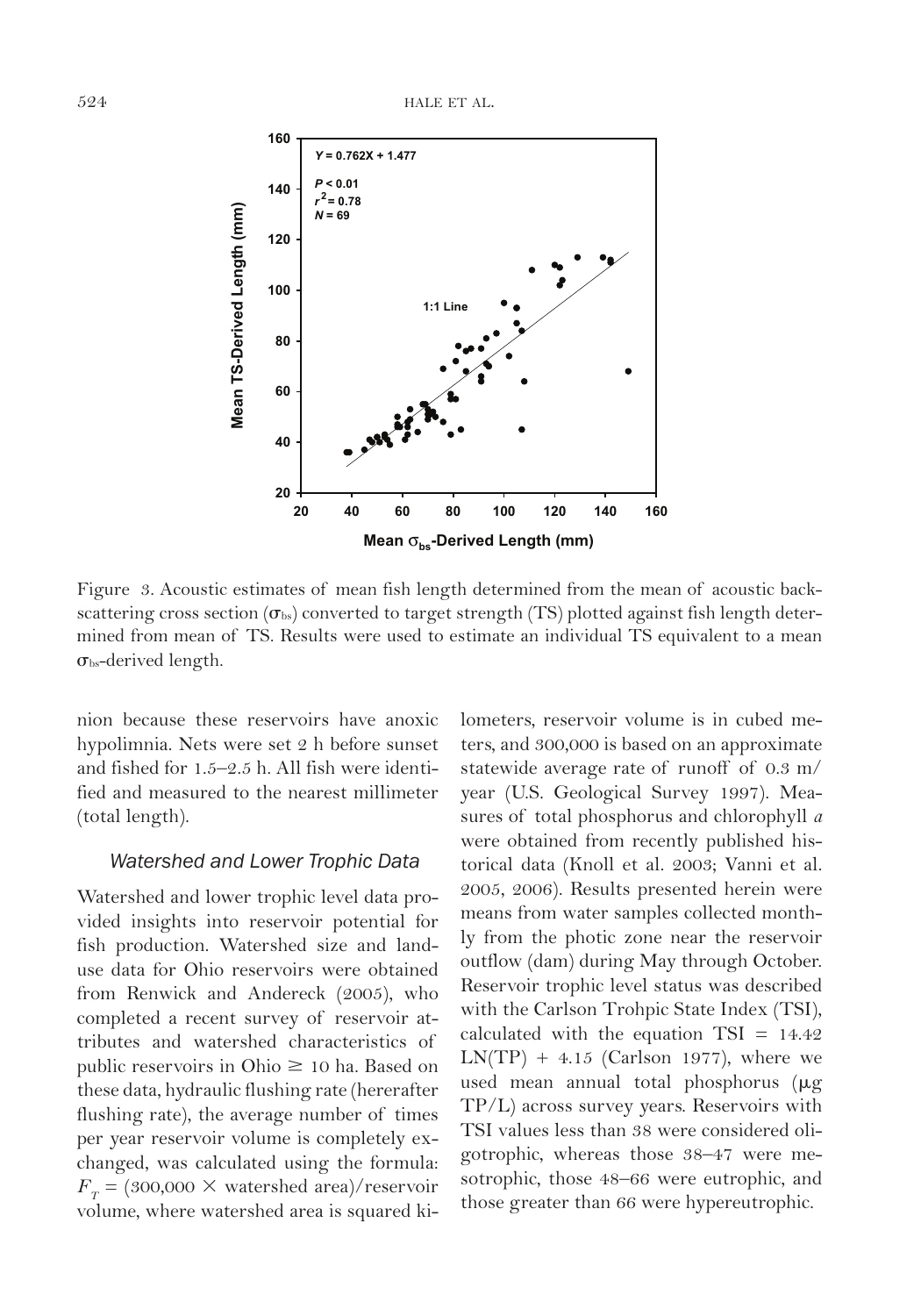#### *Analyses*

To better understand differences in fish biomass potential among reservoirs, and annual variation in fish biomass, we explored relations between mean fish biomass and reservoir attributes. Relations between reservoir attributes and fish biomass and abundance were evaluated for 15 variables. Reservoir attributes included TSI, reservoir area, volume, mean depth, maximum depth, percent of surface area  $\leq 2$  m (i.e., littoral area), shoreline length/reservoir area, watershed area, reservoir area/watershed area, volume/watershed area, flushing rate, sedimentation rate, and the percentage of watershed in agriculture, forest, or other uses. A subset of attributes most strongly related to fish biomass, where alpha  $\leq 0.15$ , were considered in a model selection procedure to seek the best suite of independent variables to describe fish biomass. The explanatory power of various models and their relative rank were determined using Akaike's Information Criteria (AIC) and model weight,  $w_{i}$  a measure of relative importance of each model *i*  within a set of candidate models, calculated as

$$
w_i = \frac{\exp(-\frac{1}{2}\Delta \text{AIC}_i)}{\sum_{r=1}^{R} \exp(-\frac{1}{2}\Delta \text{AIC}_r)},
$$

where  $R$  is the total number of models within the acceptable model set (Burnham and Anderson 1998).

#### *Available Prey*

Size of fishes collected in gill nets, and particularly the size of gizzard shad, in conjunction with acoustic survey results could provide insight regarding the availability of prey fish biomass. Gizzard shad larger than 150 mm are rarely consumed by age-1 and older predators in Ohio reservoirs, but fish less than this size should be readily available in these compact and homogenous habitats during periods of peak consumptive demand (Johnson et al. 1988b; Sieber Denlinger et al. 2006). Therefore, the mean size of fishes determined from single target detection and the percent of small individual acoustic targets from each survey may reveal prey availability. The influence of prey availability, as a subset of fish biomass, on saugeye and walleye populations and fisheries was explored using historical data from the ODNR standardized sampling program (Sieber Denlinger 2007). We attempted to identify overall stocking success by considering mean fish biomass for a particular reservoir from all years, assuming that it reflected typical prey availability, rather than accessing annual variation in particular metrics in relation to fish biomass. Data included saugeye and walleye relative weight, mean length at age (ages 0–3), and recruitment (as an index: age-0 catch per effort/stocking rate  $\times$  100, obtained from standardized fall electrofishing surveys) collected during 1999–2006. In addition, we used creel surveys from 2004 to 2006 for estimates of directed angler catch per effort for *Sander* spp. and percent of angler trips made for these fish (i.e., percent seeking *Sander* spp.), and stocking records during 1999–2006. The importance of prey fish biomass on saugeye and walleye success was considered among these reservoirs, although a variety of factors may strongly influence stocking success.

# **Results**

Reservoir-specific and survey-specific fish abundance, mean fish length, and fish biomass varied considerably among 16 Ohio reservoirs during 1999–2006. Among 53 surveys, fish abundance (fish/ha) ranged from  $658 \pm 130$  (Burr Oak 2001) to 267,960  $\pm$  32,527 (O'Shaughnessy 2002), mean fish length (mm) ranged from 38 (West Branch 2002) to 149 (Burr Oak 2004), and fish bio-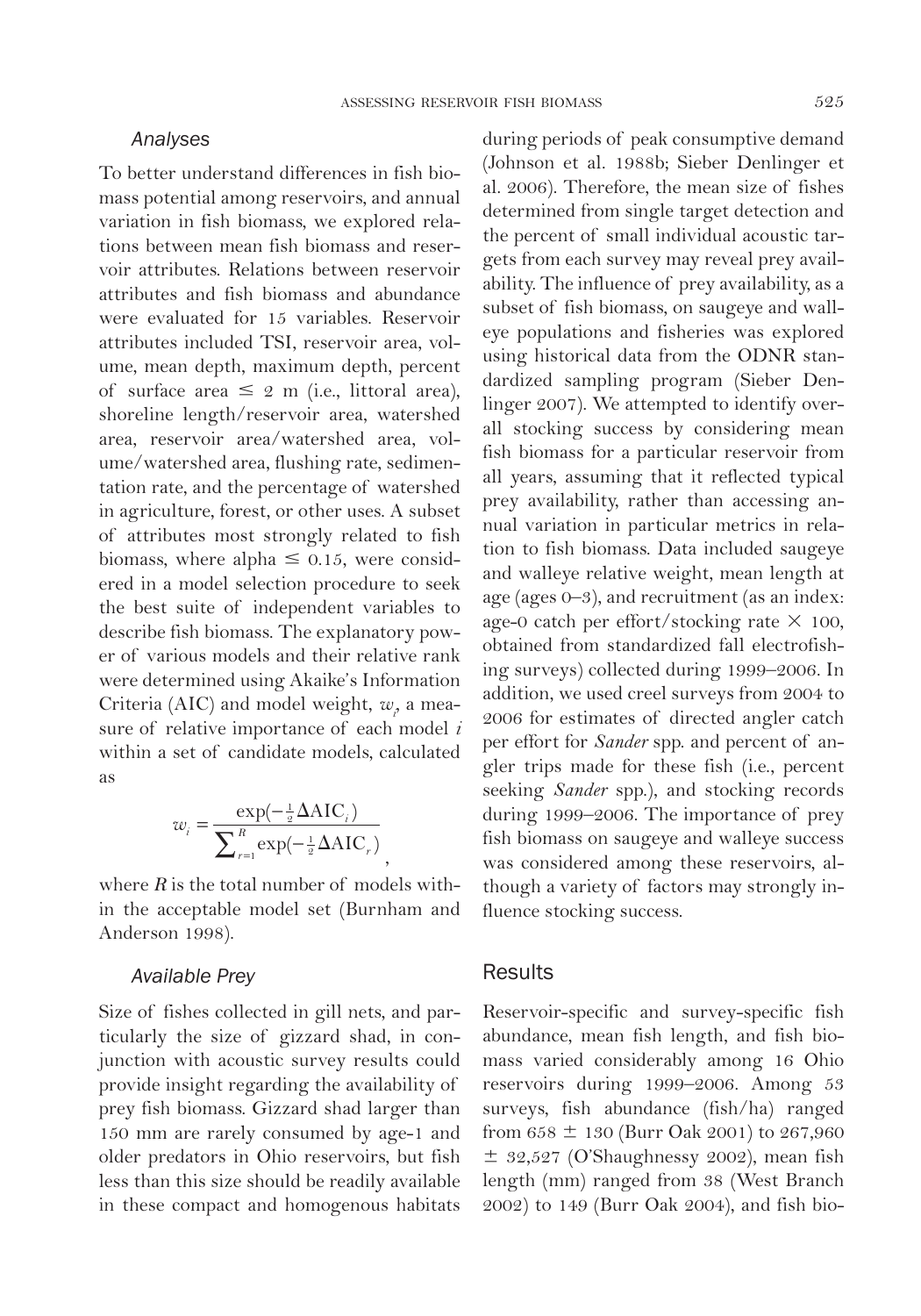mass (kg/ha) ranged from 10  $\pm$  2 (West Branch 2002) to  $897 \pm 41$  (Dillon 2005). As expected, estimates of fish abundance and biomass were influenced by reservoir and year (fish abundance: analysis of variance [ANOVA]: reservoir  $[P < 0.01, F = 6.01,$ df = 15, 52], year  $[P < 0.01, F = 3.72, df$  $= 7, 52$ ]) (fish biomass [ANOVA: reservoir  ${P < 0.01, F = 5.37, df = 15,52}$ , year  ${P <$ 0.02,  $F = 3.06$ , df = 7, 52]).

Among 16 reservoirs sampled across various years, mean fish biomass ranged from 10 to 717 kg/ha (Table 2). Fish biomass increased with flushing rate, watershed area, and TSI and decreased as the ratios of reservoir area to watershed area and reservoir volume to watershed area increased, indicating that the larger the watershed relative to the area or volume of a reservoir, the greater the fish biomass (Table 3; Figure 4). Two subsets of variables were used to explore variation in fish biomass with reservoir limnology, bathymetry, and watersheds. The first included watershed area, trophic state, reservoir area, reservoir volume, and mean depth, and the second included flushing rate, reservoir area, reservoir volume, and mean depth. Variables were divided into two groups, one that included trophic state and another that did not because we sought to determine if fish biomass could be sufficiently predicted in reservoirs where we lacked data to determine trophic state.

Watershed size and TSI were keys to understanding variation in fish biomass among reservoirs. Models including trophic state explained the greatest amount of variability (Table 4). Among them, the first-ranked model based on  $\mathrm{AIC}_c$  included watershed area, TSI, reservoir area, and reservoir volume (AIC<sub>*c*</sub> = 137.26,  $\sigma^2 = 4,837$   $r^2 = 0.84$ ); the second-ranked model included water-

Table 2. Carlson Trophic State Index (TSI) and acoustic survey estimates of mean abundance  $(\pm$ SE), fish length ( $\pm$ SE), and biomass ( $\pm$ SE) estimated in 16 Ohio reservoirs, 1999–2006. Sample size (*N*) is reservoir years of data, and SE represents variation among years.

| Reservoir     | $\overline{N}$<br>(years) | Carlson TSI <sup>a</sup> | Abundance<br>(fish/ha) | Mean fish<br>length (mm) | <b>Biomass</b><br>(kg/ha) |
|---------------|---------------------------|--------------------------|------------------------|--------------------------|---------------------------|
|               |                           |                          |                        |                          |                           |
| Acton         | 8                         | 71                       | $83,826 \pm 2,420$     | $81 \pm 8$               | $315 \pm 57$              |
| Alum Creek    | 1                         | 47                       | 15,385                 | 62                       | 41                        |
| Berlin        | $\overline{4}$            | 54                       | 74,548 $\pm$ 2,045     | $58 \pm 2$               | $164 \pm 30$              |
| Burr Oak      | 8                         | 49                       | $9,252 \pm 309$        | $105 \pm 10$             | $82 \pm 30$               |
| C.J. Brown    |                           | 57                       | 43,917                 | 51                       | 66                        |
| Caesar Creek  |                           | 60                       | 3,900                  | 105                      | 44                        |
| Deer Creek    |                           | 68                       | 46,693                 | 91                       | 355                       |
| Delaware      | 5                         | 69                       | $58,603 \pm 1,064$     | $82 \pm 6$               | $317 \pm 79$              |
| Dillon        | $\mathcal{Q}$             | 86                       | $141,099 \pm 3,747$    | $79 \pm 0$               | $717 \pm 180$             |
| Hoover        | $\mathcal{Q}$             | 59                       | $91,341 \pm 941$       | $64 \pm 6$               | $253 \pm 44$              |
| Kiser         | $\overline{4}$            | 74                       | $40,060 \pm 1,812$     | $76 \pm 10$              | $129 \pm 50$              |
| O'Shaughnessy | 1                         | 70                       | 267,960                | 50                       | 380                       |
| Piedmont      | $\mathcal{Q}$             | 46                       | $23,990 \pm 1,100$     | $62 \pm 15$              | $49 \pm 5$                |
| Pleasant Hill | 8                         | 63                       | $27,292 \pm 550$       | $88 \pm 7$               | $157 \pm 21$              |
| Tappan        | $\overline{4}$            | 57                       | $40,276 \pm 932$       | $75 \pm 13$              | $174 \pm 64$              |
| West Branch   |                           | 61 <sup>a</sup>          | 15,209                 | 38                       | 10                        |

a Calculated from Secchi transparency (Carlson 1977).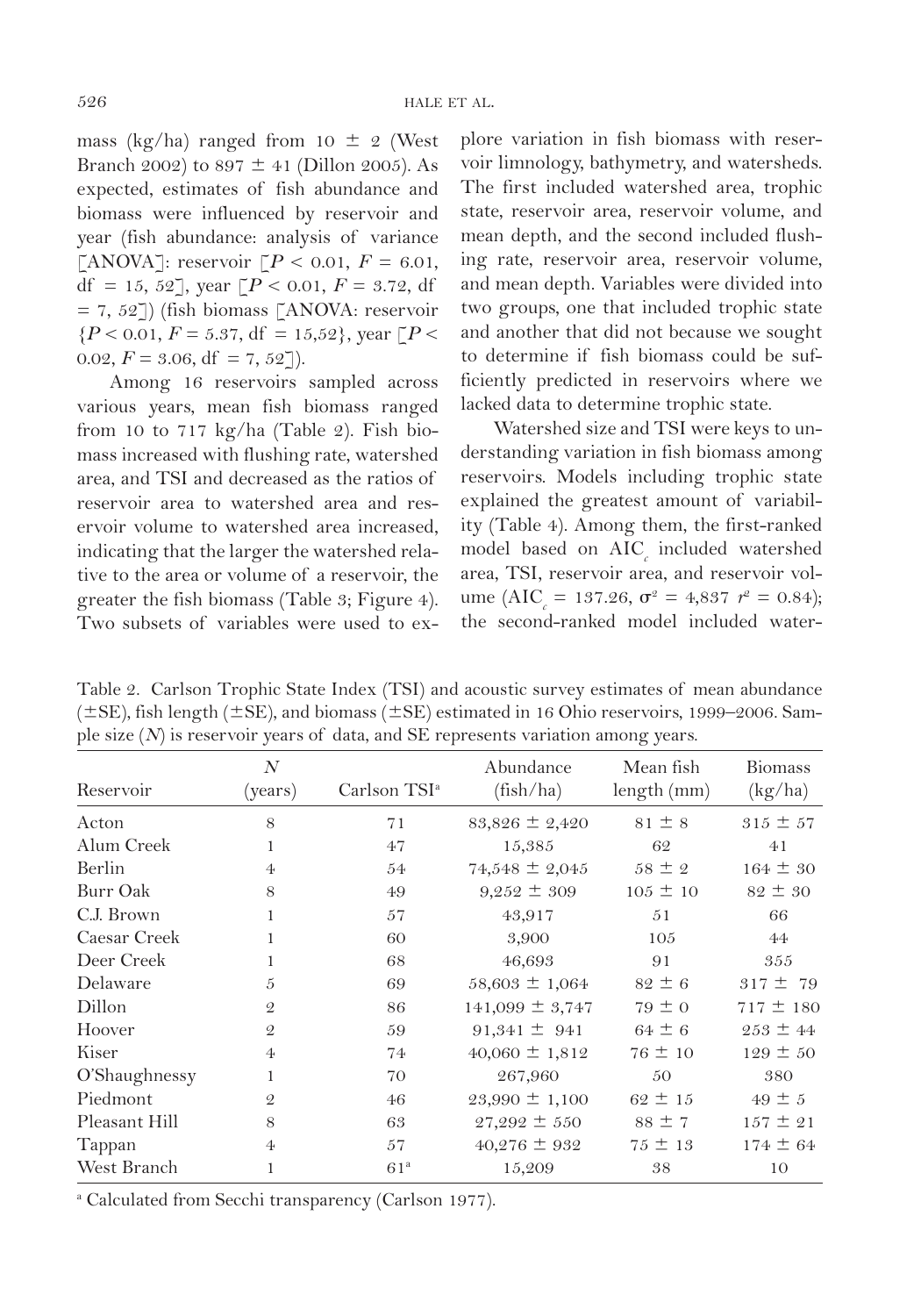Table 3. Correlations of fish biomass and abundance with characteristics of reservoirs and watersheds in 16 Ohio reservoirs. Biomass and abundance are means of 1–8 years of surveys per reservoir that vary among reservoirs, 1999–2006. Results presented include *r*, *P*, and *N* = reservoir years.

|                                     |               | Fish biomass     |    |               | Fish abundance   |    |  |
|-------------------------------------|---------------|------------------|----|---------------|------------------|----|--|
| Variable                            | $\mathcal{V}$ | $\boldsymbol{P}$ | N  | $\mathcal{V}$ | $\boldsymbol{P}$ | N  |  |
| Trophic State Index (TSI)-Figure 3A | 0.80          | < 0.01           | 16 | 0.52          | 0.04             | 16 |  |
| Area                                | $-0.41$       | 0.11             | 16 | $-0.28$       | 0.29             | 16 |  |
| Volume                              | $-0.43$       | 0.11             | 15 | $-0.29$       | 0.30             | 15 |  |
| Mean depth                          | $-0.41$       | 0.13             | 15 | $-0.30$       | 0.28             | 15 |  |
| Maximum depth                       | $-0.27$       | 0.34             | 15 | $-0.09$       | 0.74             | 15 |  |
| Littoral area (% $\leq$ 2 m)        | 0.34          | 0.22             | 15 | 0.07          | 0.81             | 15 |  |
| Shore length/reservoir area         | 0.22          | 0.41             | 16 | 0.15          | 0.58             | 16 |  |
| Watershed area-Figure 3B            | 0.83          | < 0.01           | 16 | 0.65          | < 0.01           | 16 |  |
| Reservoir area/watershed area       | $-0.64$       | < 0.01           | 16 | $-0.51$       | 0.04             | 16 |  |
| Reservoir volume/watershed area     | $-0.71$       | < 0.01           | 15 | $-0.54$       | 0.04             | 15 |  |
| Hydraulic flushing rate-Figure 3C   | 0.78          | < 0.01           | 15 | 0.83          | < 0.01           | 15 |  |
| Sedimentation rate                  | $-0.37$       | 0.21             | 13 | $-0.40$       | 0.17             | 13 |  |
| % watershed in agriculture          | 0.29          | 0.28             | 16 | 0.34          | 0.19             | 16 |  |
| % watershed in forest               | $-0.11$       | 0.69             | 16 | $-0.23$       | 0.39             | 16 |  |
| % watershed in other uses           | $-0.34$       | 0.19             | 16 | $-0.34$       | 0.19             | 16 |  |

shed area, TSI, reservoir area, reservoir volume, and mean depth (AIC<sub>*c*</sub> = 138.22,  $\sigma^2$  = 4,514  $r^2 = 0.85$ ). The third-ranked model included only watershed area and TSI (AIC<sub>c</sub>= 139.26,  $\sigma^2 = 7.215$   $r^2 = 0.77$ ; however, all seven top-ranked models explained at least 77% of variability in fish biomass. Model weights (*wi* ) supported use of the top two models, but not greatly compared to others. Models excluding TSI also were explored because TSI data are often unavailable. Among these, the first-ranked model included only flushing rate  $(AIC<sub>c</sub> = 144.83, \sigma<sup>2</sup> = 11,951 r<sup>2</sup> = 0.61),$  the second-ranked model included flushing rate and mean depth (AIC<sub>*c*</sub> = 145.89,  $\sigma^2 = 11,227$   $r^2$ = 0.64), and the third-ranked model included only flushing rate and volume ( $AIC_c = 146.39$ ,  $\sigma^2 = 11,600$   $r^2 = 0.62$ ). Similar to models including trophic state, model weights did not strongly favor a particular model, and all topranked models explained at least 61% of the variability in fish biomass.

Annual estimates of fish biomass varied most at Acton, compared to Pleasant Hill or Burr Oak. Acton fish biomass was lowest during 1999 (74  $\pm$  6 kg/ha) and greatest during 2004 (509  $\pm$  28 kg/ha) and sometimes doubled or tripled from 1 year to the next. Pleasant Hill and Burr Oak varied from year to year but within smaller ranges (Figure 5). Acton exceeded 300 kg/ha 5 of 8 years, but Pleasant Hill never exceeded 300 kg/ha, ranging from 100 to 200 kg/ha during 6 of 8 years, and only during 2 of 8 years did Burr Oak exceed 100 kg/ha. Annual estimates of fish biomass among these reservoirs appeared out of phase with changes in total phosphorus and chlorophyll *a*, suggesting a lag in the relations among these variables.

Twenty-five gill-net surveys were conducted in habitats where acoustic data were collected to identify species that may be acoustic survey targets and estimate their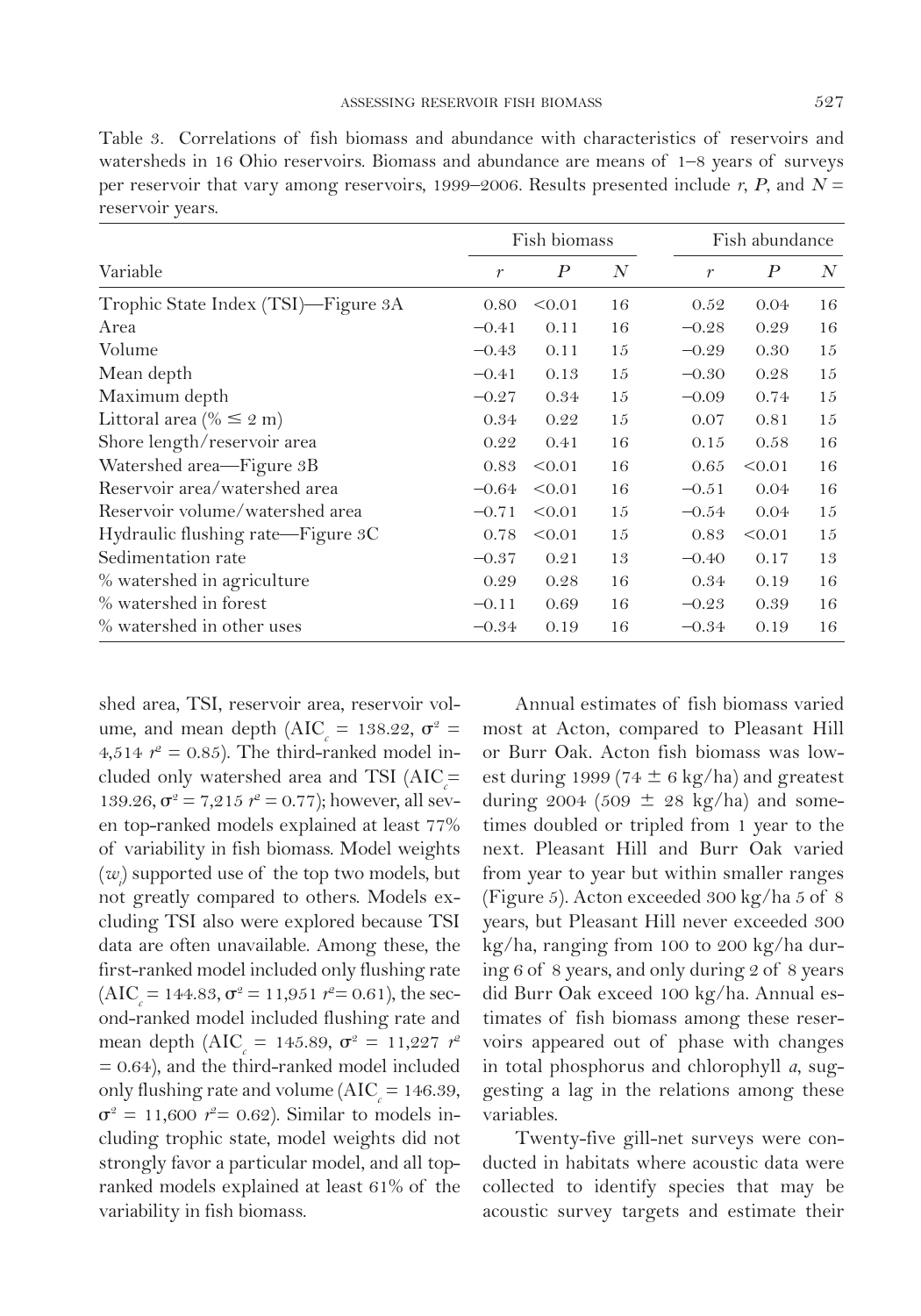

Figure 4. Correlations between acoustic estimates of fish biomass with trophic state index (panel A), watershed size (panel B), and hydraulic flushing rate (panel C) in 16 Ohio reservoirs surveyed during 1999–2006.

lengths for consideration with acoustic survey results. In addition to gizzard shad, 27 species or general fish groups were sampled. Gizzard shad contributed more than half of the catch in most surveys (mean  $= 67\%$ , me $dian = 63\%$ , range =  $36-94\%$  and in eight surveys exceeded 80% of the catch (Table 5). White crappie *Pomoxis annularis* (mean  $= 9\%$ , median  $= 6\%$ , range 0–40%), channel catfish *Ictalurus punctatus* (mean = 9%, median =  $8\%$ , range =  $0\negthinspace -\negthinspace 23\%$ ), and white bass *Morone chrysops* (mean =  $5\%$ , median =  $2\%$ ,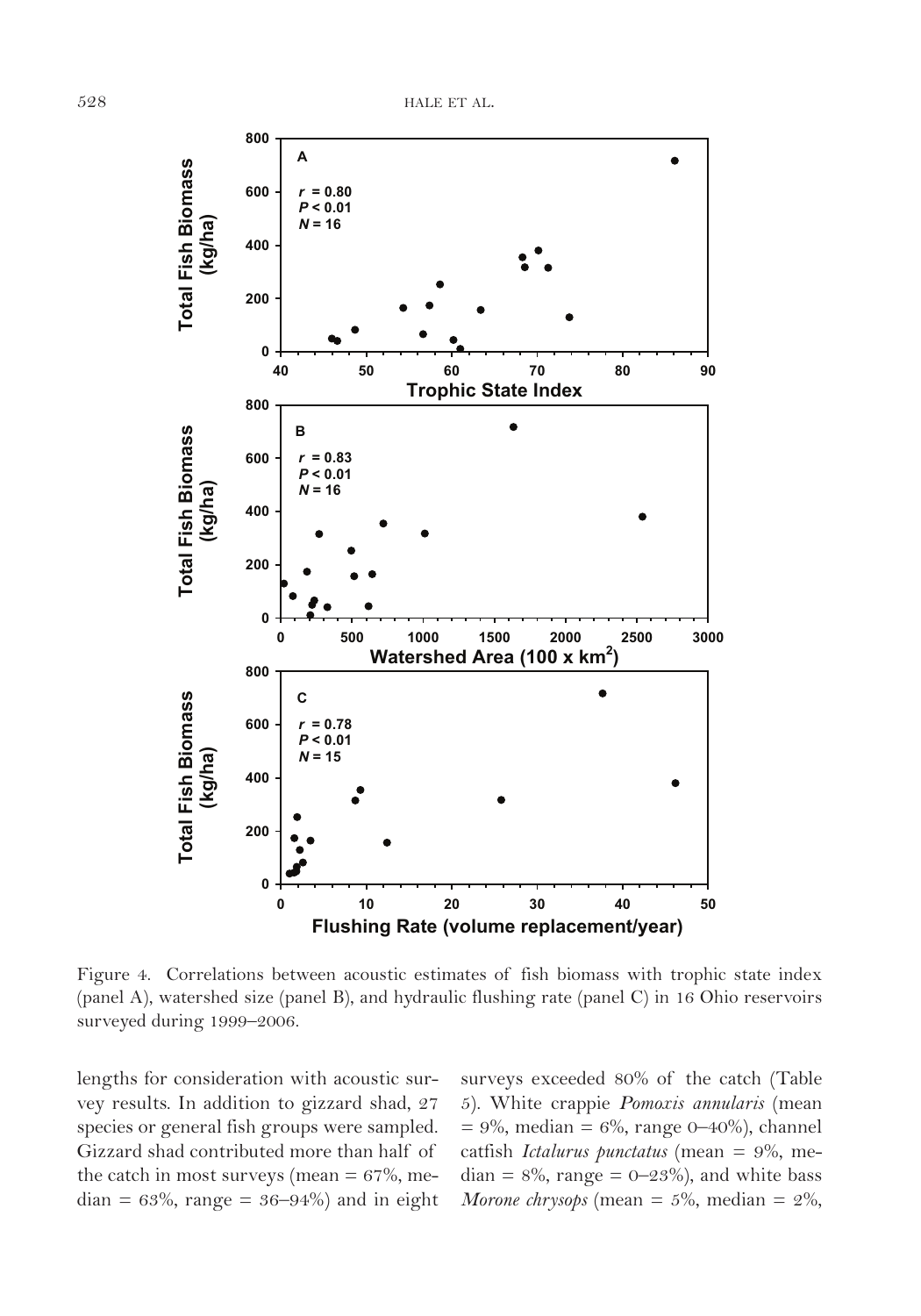Table 4. Ranking of models used to explain variation in mean fish biomass using reservoir characteristics in 16 Ohio reservoirs surveyed during 1999–2006. Variable suite 1 includes the independent variables watershed area (*W*), Carlson Trophic State Index (TSI), reservoir area (*A*), reservoir volume  $(V)$ , and mean depth  $(MD)$ . Variable suite 2 includes the independent variables hydraulic flushing rate (FR), reservoir area (*A*), reservoir volume (*V*), and mean depth (MD).  ${\rm Results~include}$   $K({\rm number~of~parameters}),$   $\sigma^2({\rm residual~sum~of~squares/N}),$   ${\rm AIC}_c({\rm Akaike's~Infor-kas,$ mation Criteria score),  $\Delta_i$  (difference between model AICc and minimum AIC*<sub>c</sub>*),  $r^2$  and  $w_i$  (model weight) as a measure of importance within the top-ranked models.

| Independent variables              | K              | $\sigma^2$ | <b>AIC</b> | $\Delta$ . | $r^2$ | $w_i$ |
|------------------------------------|----------------|------------|------------|------------|-------|-------|
| Suite 1: $W$ , TSI, $A$ , $V$ , MD |                |            |            |            |       |       |
| $W$ , TSI, A, $V$                  | $\overline{4}$ | 4,837      | 137.26     |            | 0.84  | 0.34  |
| $W$ , TSI, $A$ , $V$ , MD          | 5              | 4,514      | 138.22     | 0.96       | 0.85  | 0.21  |
| $W$ , TSI                          | $\mathcal{Q}$  | 7,215      | 139.26     | 2.00       | 0.77  | 0.13  |
| $W$ , TSI, $A$ , MD                | $\overline{4}$ | 5,779      | 139.93     | 2.67       | 0.81  | 0.09  |
| TSI, $A, V$ , MD                   | $\overline{4}$ | 5,892      | 140.22     | 2.96       | 0.81  | 0.08  |
| $W$ , TSI, MD                      | 3              | 6,799      | 140.37     | 3.11       | 0.78  | 0.07  |
| TSI, $A, V$                        | 3              | 6,805      | 140.38     | 3.12       | 0.78  | 0.07  |
| Suite 2: FR, $A, V, MD$            |                |            |            |            |       |       |
| <b>FR</b>                          | $\mathbf{1}$   | 11,951     | 144.83     |            | 0.61  | 0.32  |
| FR, MD                             | $\mathcal{Q}$  | 11,227     | 145.89     | 1.06       | 0.64  | 0.19  |
| FR, V                              | $\mathcal{Q}$  | 11,600     | 146.38     | 1.55       | 0.62  | 0.15  |
| FR, A                              | $\mathcal{Q}$  | 11,904     | 146.77     | 1.94       | 0.61  | 0.12  |
| FR, A, MD                          | 3              | 11,080     | 147.69     | 2.86       | 0.64  | 0.08  |
| FR, V, MD                          | 3              | 11,081     | 147.69     | 2.86       | 0.64  | 0.08  |
| FR, A, V                           | 3              | 11,333     | 148.03     | 3.20       | 0.63  | 0.06  |
|                                    |                |            |            |            |       |       |

range  $= 0 - 26\%)$  were the most common species after gizzard shad.

Gizzard shad smaller than 15 cm represented 62% of the gizzard shad catch from gill nets in all reservoirs. Mean lengths of age-0 shad from gill nets and mean lengths of fish from acoustic surveys were distributed around a 1:1 relation (Figure 6), although results were not correlated ( $r = 0.49$ ,  $P =$ 0.05, *N* = 16). Gill-net catches also confirmed that that few gizzard shad were larger than 35 cm (0.03%), with the catch dominated by gizzard shad smaller than 15 cm (mean  $= 12.8$  cm, median  $= 13.6$  cm,  $N = 7,578$ ). Nearshore and offshore size distributions of gill-net catches revealed minor differences in size structure among habitats (habitat data available from 22 of 25 surveys). Gizzard shad  $\leq 15$  cm represented 70% of offshore catches compared to 55% of nearshore catches (Figure 7).

Length distributions of fish from 25 acoustic surveys during 2004–2006 were consistently smaller than those from gillnetting surveys, with 92% of individual acoustic targets providing lengths that were less than 10 cm (mean  $= 5.1$  cm, median  $=$ 3.6 cm, *N* = 171,133). During some years and in some reservoirs, such as Berlin in 2006, Delaware in 2004, and Kiser in 2004, a greater percentage of larger fish appeared in acoustic surveys, but the pattern of small fish dominating habitats surveyed by acoustics was generally consistent among reservoirs and years. Mean length of fish from each survey (used to scale echo integration)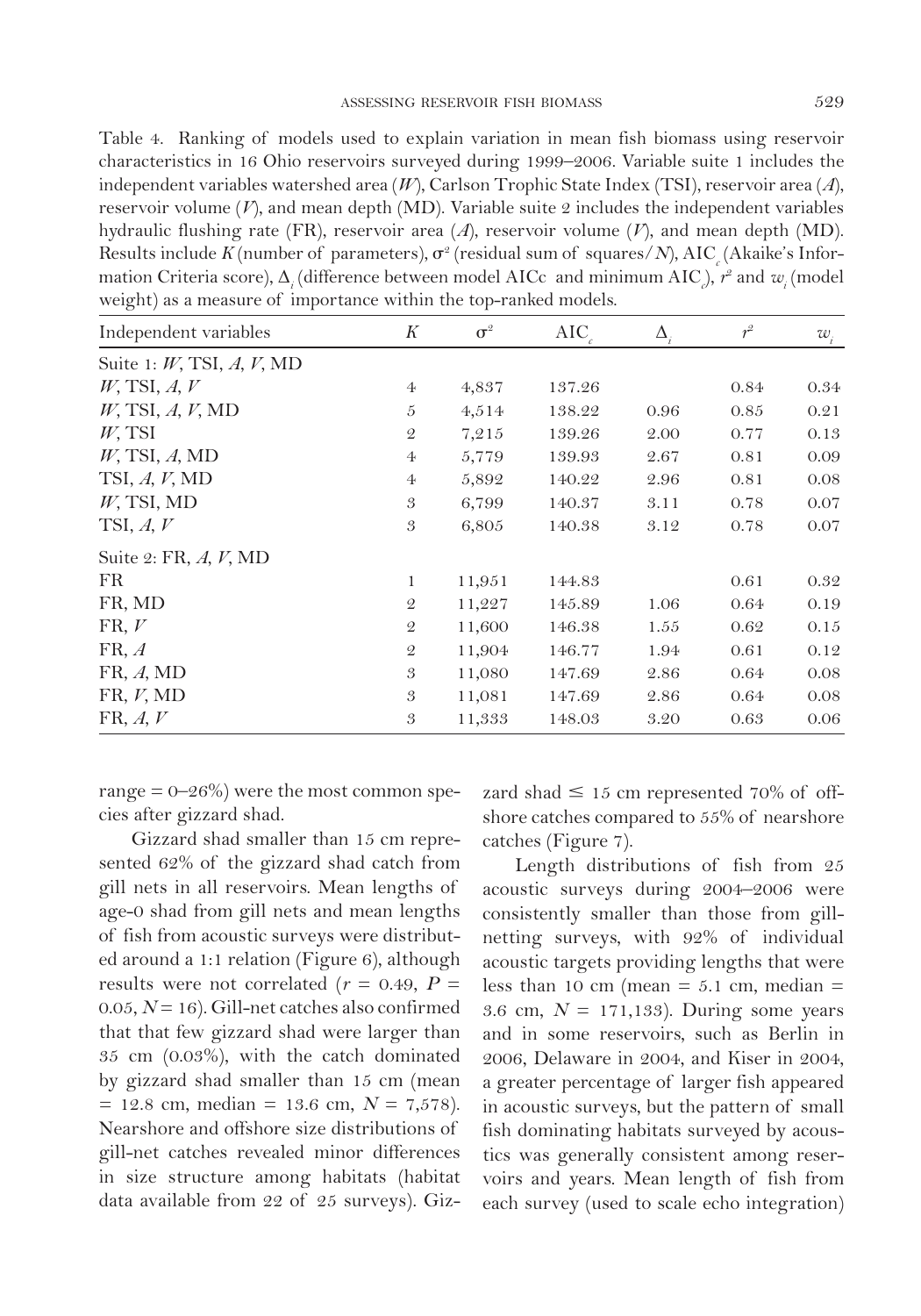

Figure 5. Annual estimates of reservoir fish biomass, total phosphorus, and chlorophyll *a* in Acton, Pleasant Hill, and Burr Oak reservoirs, Ohio, 1999–2006.

Table 5. Number of fish caught and percent of gizzard shad in 25 surveys using experimental gill nets (10-, 13-, 16-, 19-, 25-, 32-, 38-mm mesh) concurrent with acoustic surveys in 11 Ohio reservoirs, 2004–2006.

|               |       | Gizzard shad catch |                |               |                  |               |  |  |  |
|---------------|-------|--------------------|----------------|---------------|------------------|---------------|--|--|--|
|               |       | 2004               | 2005           |               |                  | 2006          |  |  |  |
| Reservoir     | N     | $\%$               | $\overline{N}$ | $\frac{0}{0}$ | $\boldsymbol{N}$ | $\frac{0}{0}$ |  |  |  |
| Acton         | 1,127 | 90                 | 1,046          | 84            | 366              | 57            |  |  |  |
| Alum Creek    |       |                    |                |               | 91               | 36            |  |  |  |
| Berlin        | 70    | 69                 | 157            | 74            | 177              | 56            |  |  |  |
| Burr Oak      | 459   | 84                 | 43             | 42            | 393              | 88            |  |  |  |
| Deer Creek    |       |                    |                |               | 297              | 59            |  |  |  |
| Delaware      | 338   | 77                 | 235            | 52            | 562              | 63            |  |  |  |
| Dillon        |       |                    | 514            | 88            | 474              | 81            |  |  |  |
| Hoover        |       |                    | 451            | 42            | 448              | 57            |  |  |  |
| Kiser         | 602   | 82                 |                |               |                  |               |  |  |  |
| Pleasant Hill | 636   | 94                 | 535            | 56            | 160              | 52            |  |  |  |
| Tappan        | 294   | 57                 | 454            | 69            | 223              | 59            |  |  |  |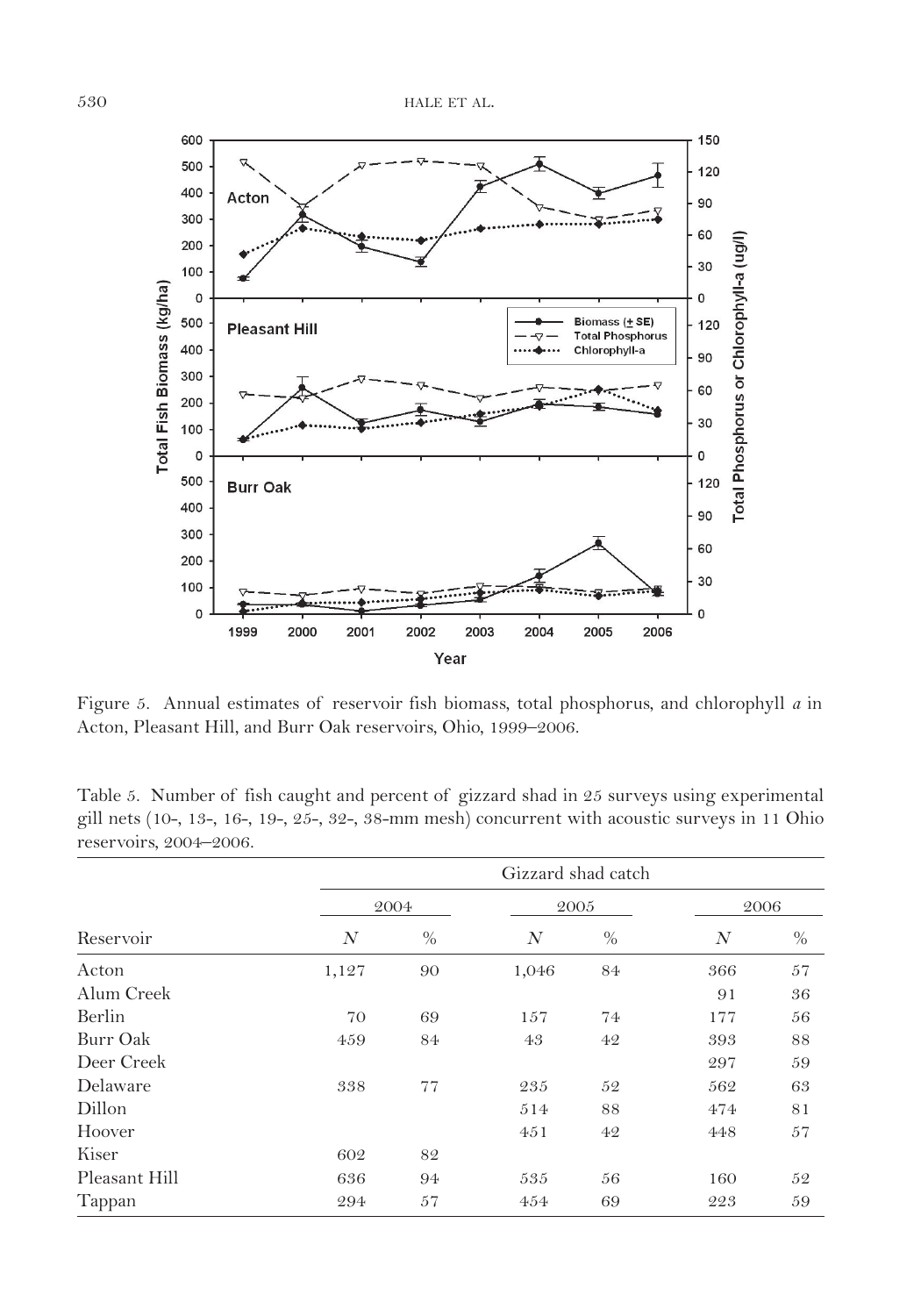

Figure 6. Comparisons of mean length of fish estimated with acoustic surveys and mean lengths quantified from gill-net catches in 11 Ohio reservoirs, 2004–2006; all fish (open triangles), all gizzard shad (closed circles), and age-0 gizzard shad (open circles) in reservoirs.

plotted against the percentage of individual fish targets  $\leq 150$  mm further demonstrated the preponderance of fish within each survey that were available as prey for age-1 and older saugeyes and many other piscivores (Figure 8). Individual surveys results often revealed that 95% or more of fish targets were available as prey based on our 150-mm criteria. In 20 of 53 surveys, more than 90% of fish were available prey and in 42 of 53

surveys, more than 80% of fish were available prey.

Condition of saugeyes and walleyes in Ohio reservoirs increased with fish biomass, but neither *Sander* spp. growth nor recruitment was related to fish biomass (Figure 9). Relative weight of 23–34-cm *Sander* spp. was positively correlated with fish biomass  $(r = 0.53, N = 24, P < 0.01)$  as was condition of 35–46-cm *Sander* spp. ( $r = 0.61$ ,  $N = 23$ , *P* 



Figure 7. Length–frequency distributions of gizzard shad sampled nearshore and offshore in 22 gill-net surveys conducted in habitats where acoustic data were collected in Ohio reservoirs, 2004–2006.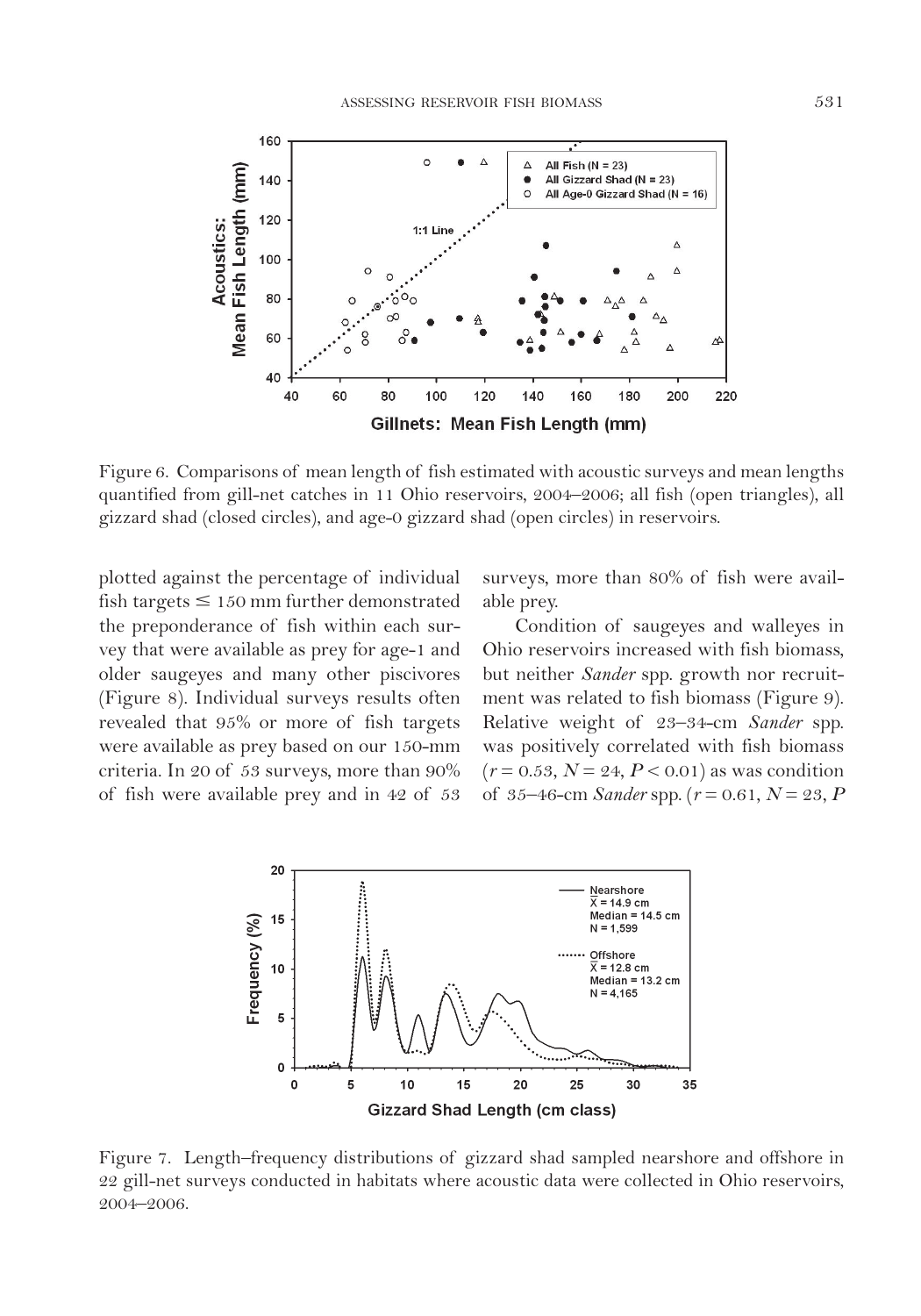

Figure 8. Mean length of acoustic fish targets (millimeters) and the percentage of acoustic fish targets less than the equivalent of  $\leq 150$  mm (i.e., sizes considered available prey) from 53 acoustic surveys in Ohio reservoirs, 1999–2006.

< 0.01). However, although growth of *Sander* spp. was rapid, indicated by mean length at age during autumn, it was not correlated with fish biomass at ages  $0-3$  (age 0:  $r = 0.05$ , *N* = 30, *P* = 0.78; age 1: *r* = 0.08, *N* = 18, *P*  $= 0.77$ ; age 2:  $r = 0.27$ ,  $N = 16$ ,  $P = 0.41$ ; age 3: *r* = 0.11, *N* = 15, *P* = 0.69). Also, *Sander* spp. recruitment, estimated from catch per effort of age-0 *Sander* spp. from shoreline electrofishing during autumn was not correlated with fish biomass ( $r = 0.11$ ,  $N = 28$ ,  $P = 0.58$ ).

Stocking rates and recruitment success of *Sander* spp. differed substantially among study reservoirs, and neither was consistently related to fish biomass. Five-year stocking averages reflected current fisheries programs in most reservoirs, except Burr Oak and Dillon, where saugeye stocking was recently discontinued, and Acton, with only the 2006 rate reported because experimental stocking rates were used during 2004–2005 when stocking began. Stocking rates ranged from 119 to 627 fingerlings/ha and were often greater in reservoirs with presumably fewer prey resources (Figure 10 A). High stocking rates occurred at Alum Creek, C.J. Brown, Caesar Creek, and Piedmont, all with prey biomass less than 66 kg/ha, whereas lower stocking rates occurred at Dillon, Delaware, and O'Shaughnessy, all with prey biomass greater than 315 kg/ha; therefore, stocking rates were not correlated with fish biomass (*r*   $= -0.45$ ,  $N = 14$ ,  $P = 0.11$ ). Reservoirs with the greatest flushing rates were among those with the greatest fish biomass; yet, these same reservoirs often had low or variable recruitment (Figure 10B, C). Recruitment success of stocked *Sander* spp., expressed as an index, was not consistently strong or weak among reservoirs depending upon fish biomass. Recruitment was high but extremely variable in Deer Creek and Piedmont at or above the statewide medians (saugeye =  $3.7$ ; walleye =  $5.6$ ; Ohio Department of Natural Resources, unpublished data) at 10 of 14 stocked study reservoirs and below the median in O'Shaughnessy, Acton, Hoover, and Burr Oak.

Creel surveys conducted during 2004– 2006 provided a means to compare angler success and their level of motivation to fish for *Sander* spp. Median angler catch per effort among 35 Ohio reservoirs was 0.24 *Sander* spp./h (saugeye = 0.25, *N* = 23; walleye =  $0.21$ ,  $N = 12$ ) and catch rates were particularly high at C.J. Brown (0.45 fish/h), Piedmont (0.41 fish/h), Pleasant Hill (0.43  $\pm$ 0.14 fish/h), and Tappan (0.44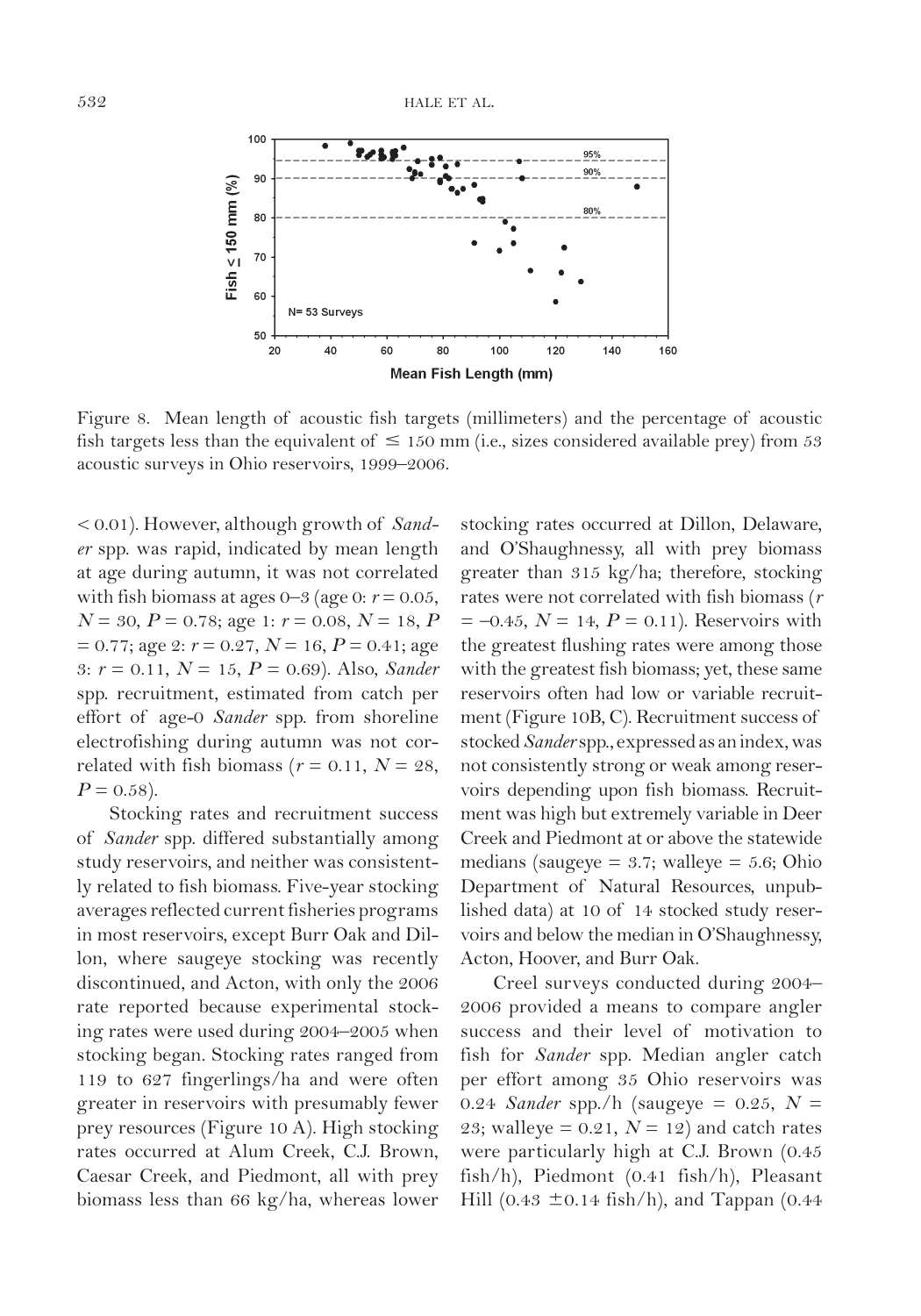

Figure 9. Relative weight  $(W_{\rho})$  (panel A), mean length at age (panel B), and recruitment (expressed as an index calculated as electrofishing catch per effort of age-0 *Sander* spp./stocking rate  $\times$  100, panel C) of saugeyes and walleyes in relation to fish biomass measured with acoustics in Ohio reservoirs, 1999–2006.

 $\pm$  0.22 fish/h) reservoirs. The percentage of anglers seeking *Sander* spp. (i.e., percent of trips for *Sander* spp.) significantly increased with directed angler catch rates (Figure 11). Very few anglers fished for saugeyes within the reservoir in Deer Creek, Delaware, or Dillon, where few or no catches were reported.

# **Discussion**

Optimizing stocking rates by determining the capacity of reservoirs to support stocked predators is a difficult process. Quantifying prey supply by estimating fish biomass available as prey is difficult due to gear selectivity and problems associated with prey spatial distribution and size (Noble 1981; Ney 1990; Van Den Avyle et al. 1995). We addressed these issues by using acoustic survey data to quantify fish biomass across reservoirs, discerning that fish biomass was largely available as prey to age-1 and older *Sander* spp., and applied acoustic and gill-net data to conclude that gizzard shad dominate fish biomass in Ohio reservoirs. We did not address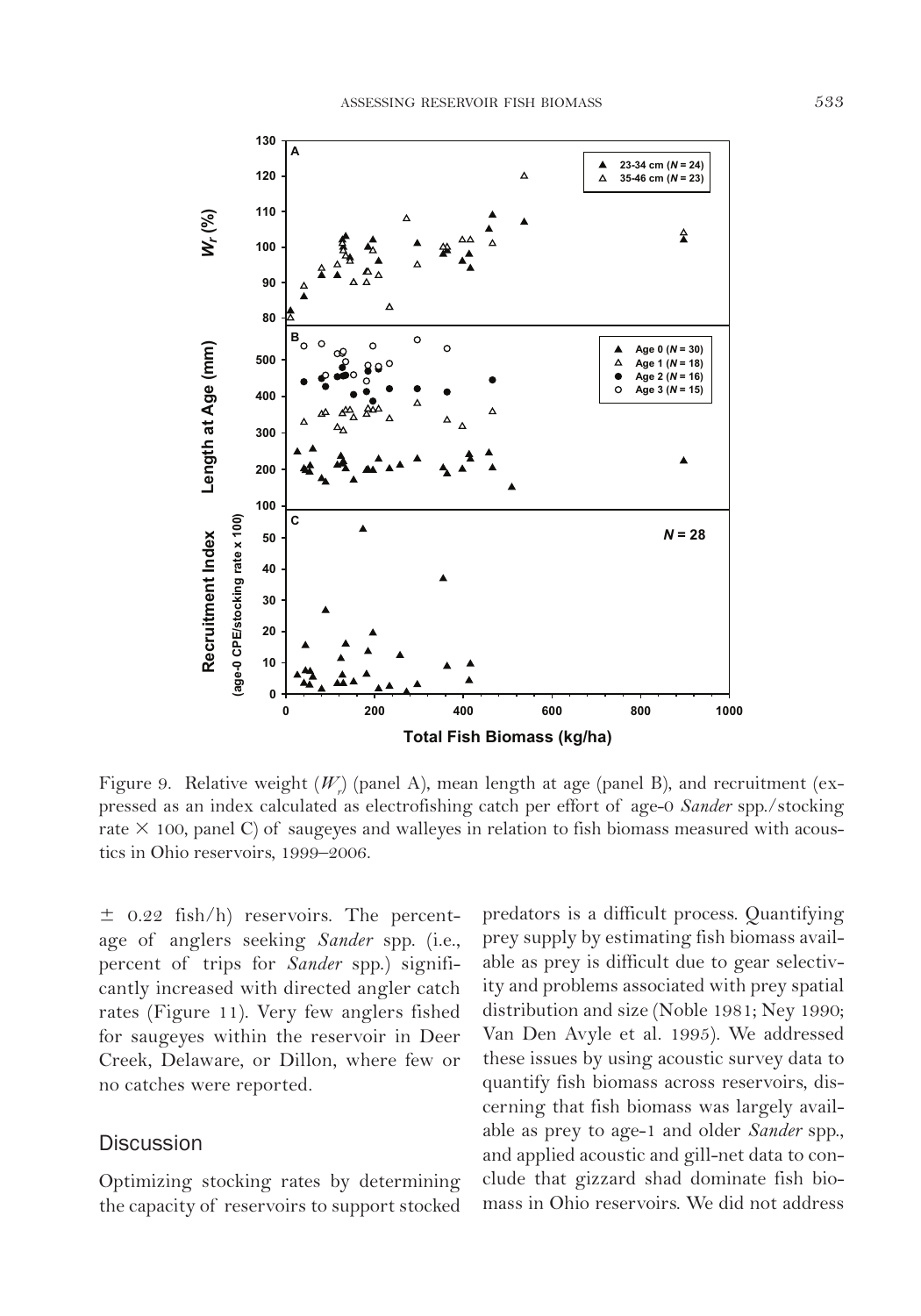

Figure 10. Factors potentially influencing saugeye and walleye success in study reservoirs, including prey availability (prey biomass, panel A), emigration (reservoir residence time, panel B), and *Sander* spp. recruitment success (recruitment index, panel C). Stocking rates in each reservoir represent mean rates for each year fish were stocked during 2002–2006 except Acton, where only the current programmatic rate is reported, and Burr Oak, where 2002–2004 rates are used, and Dillon, where 2002–2005 rates are used. Saugeye stocking was discontinued in Burr Oak in 2005 and Dillon in 2006. All means include SE except where  $N = 1$ .

predator demand. Matching prey supply and predator demand is difficult, due in part to challenges inherent in estimating consumptive demand (Ney 1990, 1993; Bajer et al. 2003) and asynchrony between prey supply and predator demand (Ney 1990).

Currently, *Sander* spp. stockings in Ohio reservoirs did not appear related to reservoir fish biomass, countering our goal of optimizing sport fish biomass. However, recruitment of *Sander* spp. was unrelated to fish biomass, thereby identifying a major challenge for fisheries managers attempting to stock based solely on prey resources. Reservoirs with greatest fish biomass, but poor or highly variable saugeye recruitment, included Deer Creek, Delaware, Dillon, and O'Shaughnessy. Although each had extensive prey resources, they also had high flushing rates, which led fisheries managers to stock at lower rates, owing to the high likelihood of downstream emigration to the tailwaters, creating fisheries there instead of within reservoirs. Greater stocking rates at Deer Creek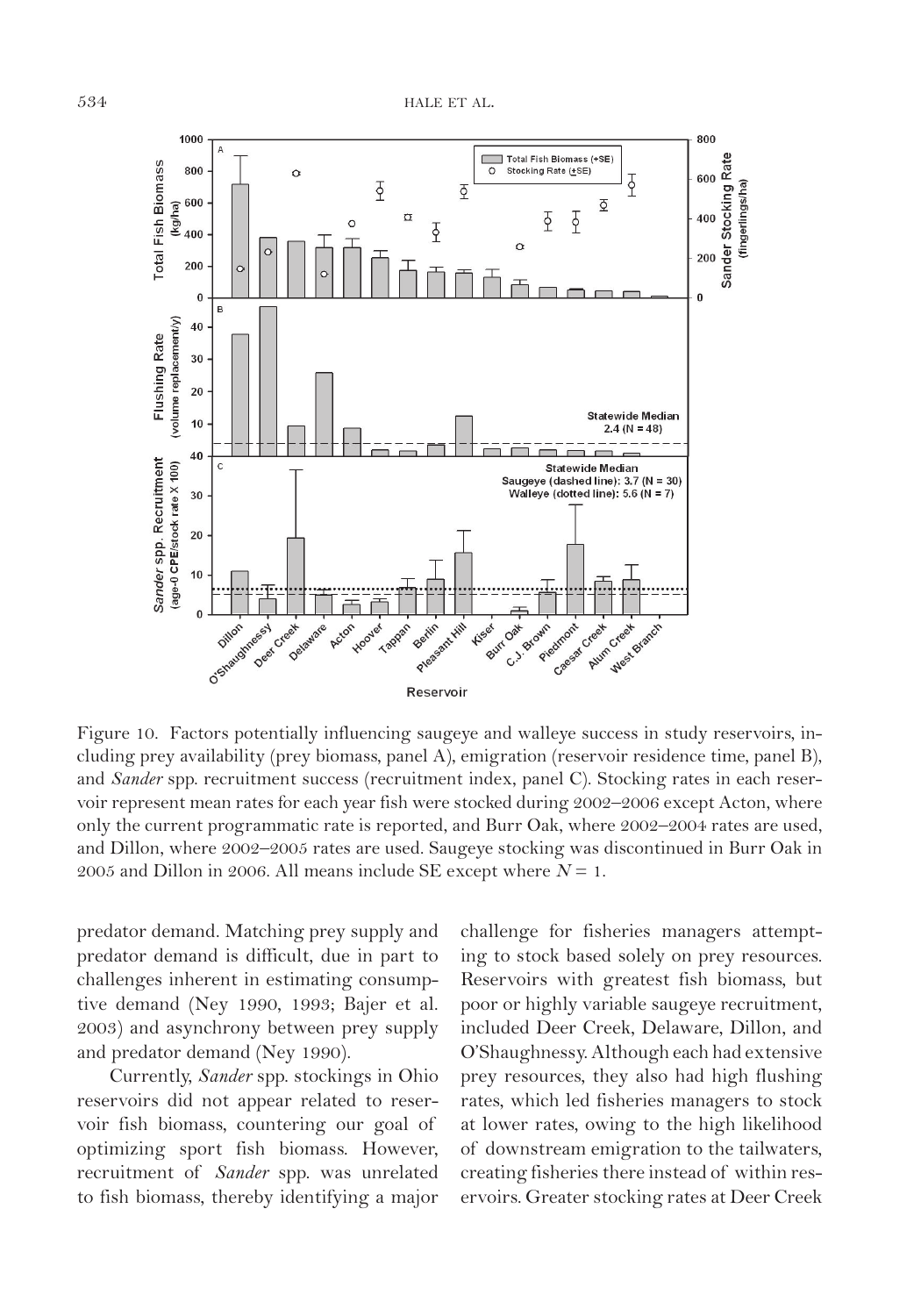

Figure 11. Directed catch per effort of *Sander* spp. and the percent of trips taken for *Sander*  spp. from creel surveys conducted in study reservoirs during 2004–2006. Creel surveys were not conducted in Kiser and O'Shaughnessy during these years. Reservoir years of data vary from 1–3 years.

were an exception; yet, the strategy was the same. Saugeye recruitment is highly variable within this reservoir, and an extremely successful tailwater fishery has established (Silk 2001). Although high fidelity of emigrated saugeyes to tailwaters creates an exceptional fishery at Deer Creek (Spoelstra 2001), few saugeyes persist within the reservoir to capitalize on abundant prey. In such cases, the potential of these reservoirs to produce prey is trumped by poor within-reservoir recruitment via flushing rate, the same attribute positively related to fish biomass.

Recruitment success of *Sander* spp. also can be influenced by timing of stocking and predation. Saugeyes stocked in Ohio reservoirs reach greater lengths by fall when stocked prior to peak densities of gizzard shad ichthyoplankton but exhibit greater survival to fall when stocked after these peaks (Donovan et al. 1997). Similarly, early predator and prey (gizzard shad) synchrony influences reproductive success of largemouth bass (Adams and DeAngelis 1987). In the case of walleyes stocked in reservoirs as fry (6 mm), fingerlings (46 mm), or advanced fingerlings (100 mm), abiotic factors, prey abundance, and predation differentially influenced survival (Hoxmeier et al. 2006). Predation by centrarchids has been implicated in poor survival of stocked *Sander* spp. In Acton Lake, an experimental approach of stocking saugeyes at more than 3,300 fingerlings/ha during 2004–2005 resulted in minimal saugeye survival (0.3%/year), likely caused by a dense largemouth bass population (Aman 2007). Although predation has been difficult to confirm, dense largemouth bass populations are associated with poor walleye recruitment in both natural lakes and reservoirs (Santucci and Wahl 1993; Nate et al. 2003; Fayram et al. 2005; Hoxmeier et al. 2006).

Opportunities to increase stocking rates likely exist where *Sander* spp. recruitment is above average and stable and prey fishes are abundant. In Ohio reservoirs, *Sander*  spp. condition increased with fish biomass and presumably prey, and  $W_r$  routinely exceeded 90%, suggesting that adequate prey are available. Although length at age was not correlated with *Sander* spp. growth in these reservoirs, sport fish growth commonly is related to availability of gizzard shad prey (Michaletz 1998a, 1998b), the dominant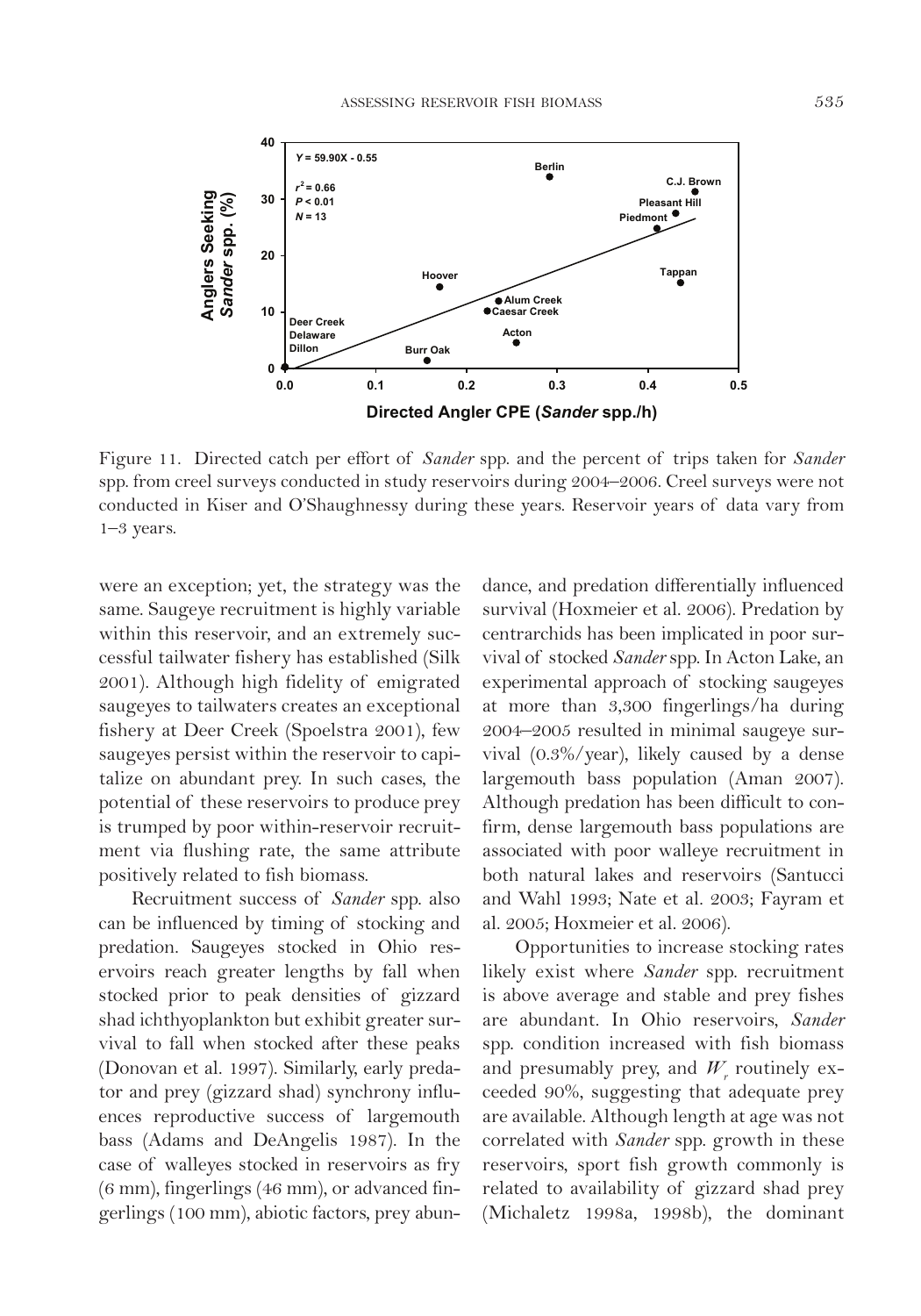prey of Ohio *Sander* spp. (Johnson et al. 1988b; Sieber Denlinger et al. 2006; Aman 2007). Because saugeyes will readily consume nonshad prey (Horton and Gilliland 1992; Sieber Denlinger et al. 2006), acoustic estimates may adequately depict available prey when gizzard shad are less abundant relative to other fishes. Ohio reservoirs with strong and consistent *Sander* spp. recruitment and moderate-to-high prey biomass have the potential for increased predator capacity (Sieber Denlinger et al. 2006). Examples include Tappan, Berlin, and Pleasant Hill reservoirs, where *Sander* spp. recruitment was at or above statewide medians and fish biomass was intermediate. By contrast, stocking may be discontinued or reduced in reservoirs with poor *Sander* spp. recruitment or less prey, allowing managers to allocate fish elsewhere.

Central to refining saugeye stocking rates to match predator demand with prey supply are improvements in modeling saugeye growth and consumptive demand. Lacking a saugeye bioenergetics model, Ohio saugeye research has relied on the Wisconsin bioengergitics model for walleyes (Kitchell et al. 1977; Hanson et al. 1997), which has recently been found to underestimate consumptive demand of Ohio saugeyes (R. Zweifel, Ohio Department of Natural Resources, personal communication). Correcting the existing walleye model (per Whitledge et al. 2006) or developing of a bioenergetic model for saugeyes will improve our estimates of predator demand. Coupling predator demand with insight into prey availability from acoustic surveys will advance this process. In addition, our approach can be generalized by applying acoustic survey results from study reservoirs to predict fish biomass, and prey resources, in other Ohio reservoirs, based on reservoir attributes.

Though acoustic surveys revealed that fish biomass varies substantially among Ohio reservoirs, watershed and reservoir attributes explain most of that variability. Trophic state, watershed area, reservoir area, and reservoir volume explained 84% of variation in fish biomass; in turn, reservoir hydrology, land use, and land management serve to increase our knowledge of how fish biomass is expressed by setting the stage for food–web interactions (Stein et al. 1995; Vanni et al. 2005). As hybrids between rivers and lakes, reservoirs receive nutrients primarily from watersheds via external loading (Kennedy and Walker 1990). In previous work on 12 Ohio reservoirs, watershed area to reservoir volume explained 56% of the variation in total phosphorus and watershed area to reservoir volume, percent agricultural land use, and ratio of cropland to agricultural animals explained 42% of variation in primary production (Knoll et al. 2003). Clearly, reservoir fish biomass is linked to nutrient input, as indicated by declines in fish biomass when total phosphorus, in particular, decreases (Kimmel and Groeger 1986; Yurk and Ney 1989; Ney 1996). However, as nutrient input from watersheds increases, nutrient cycling by detritivorous gizzard shad increases as well (Vanni et al. 2006). Additional data regarding land use, land management, nutrients, and fish biomass are likely to further indicate how watershed characteristics explain variation in fish biomass across a productivity gradient.

In our surveys, we did not parse fish biomass by species because acoustic data could not be used to differentiate species. Indeed, based on our comparison of acoustic and gill-net surveys, gill nets underrepresented small fish. However, in 80% of acoustic surveys, 80% or more of fishes were less than 150 mm, sizes consumed by *Sander* spp. (Johnson et al. 1988b; Sieber Denlinger et al. 2006). More than 50% of the fish captured in more than 90% of gill-net surveys were gizzard shad, and age-0 gizzard shad close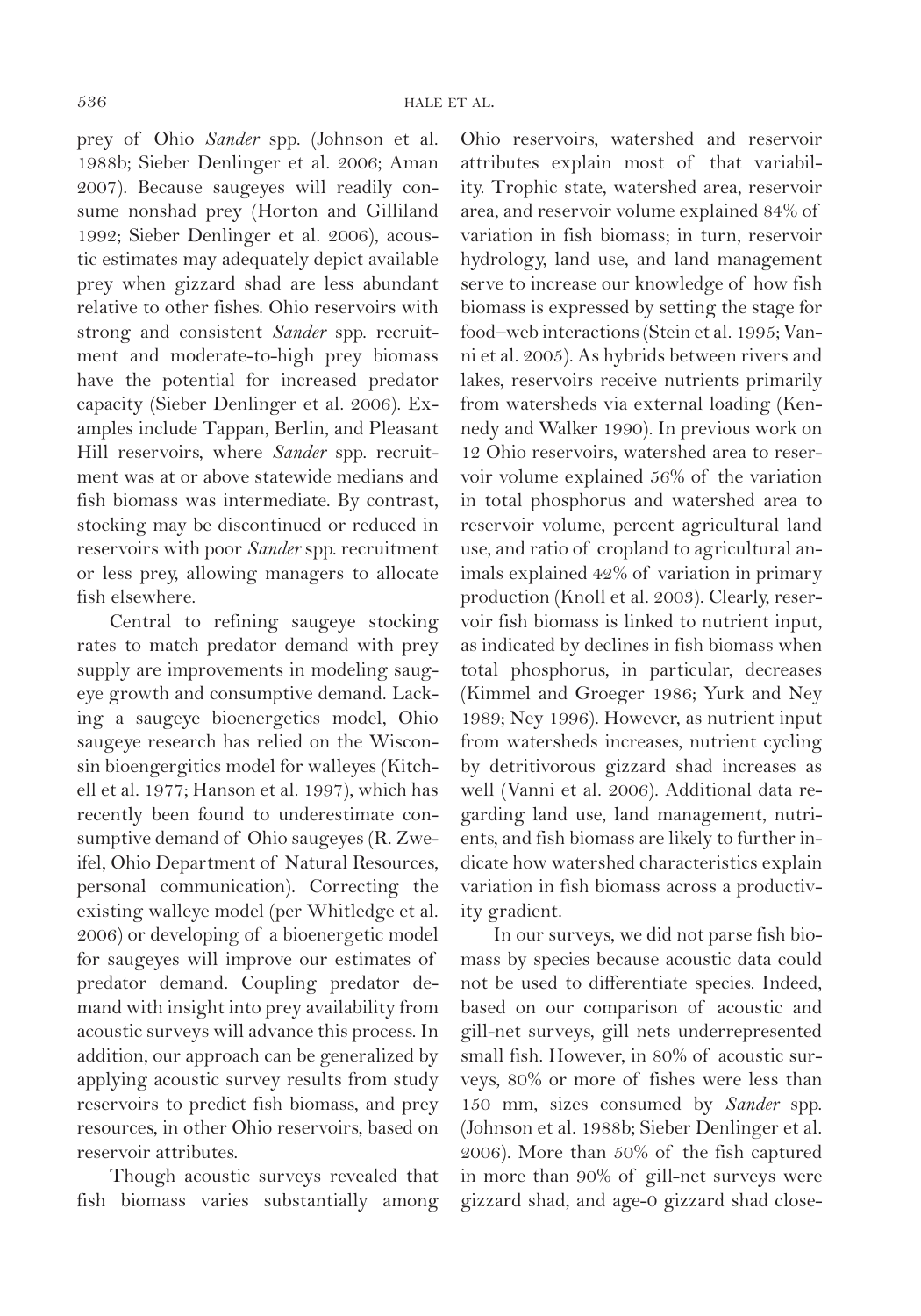ly approximated sizes of resultant acoustic targets. Gizzard shad dominance is not uncommon in reservoirs where these fish are established. Among reservoirs in the southeast United States, nearshore, shad *Dorosoma* spp. represent the greatest biomass in cove-rotenone surveys (Jenkins and Morais 1978); offshore trawling and acoustic surveys similarly verify their abundance. Acoustic and trawl surveys in 13 Tennessee Valley Authority reservoirs determined that either threadfin shad *D. petenense* or gizzard shad dominated upstream, mid-reservoir, and downstream habitats of all but one reservoir (Wilson 1991). Acoustic targets similarly were verified at Lake Texoma, where 99% of fish collected with Tucker or frame trawls were either threadfin shad or gizzard shad (Michaletz et al. 1995). Dominance by small fishes in acoustic surveys and saugeye propensity to consume fish prey other than gizzard shad when gizzard shad are less available (Sieber Denlinger et al. 2006) support the conclusion that our estimates of reservoir fish biomass strongly reflect prey supply. Likewise, substantial representation of gizzard shad in these surveys supports our contention that fish biomass in Ohio reservoirs is dominated by gizzard shad, most of which is available as prey to age-1 and older *Sander* spp.

If small fishes, and particularly gizzard shad, dominate Ohio reservoirs, we hope to capitalize on relations between fish biomass and reservoir attributes to characterize prey resources beyond our study reservoirs. In our view, fish biomass quantified through acoustic surveys provides reasonable upper limits of available prey biomass. The proportion of fish biomass truly available as prey can be better ascertained as data increase and complementary sampling gear improve. Given the current impracticality of estimating fish biomass in all reservoirs, accurately predicting fish biomass based on characteristics such as watershed size and trophic state, for example, may allow us to generate coarse, yet functional predictions of prey supply.

Annual variation in fish biomass revealed by 8 years of data from Acton, Pleasant Hill, and Burr Oak reservoirs argues for viewing mean or median estimates of fish biomass as conservative upper limits of prey availability. Difficulties addressing a temporal mismatch in supply and demand, which may result from demand being one or more years out of phase with supply, may be minimized when biomass of prey fishes can be reasonably predicted and growth rates of predators are rapid (Ney and Orth 1986). Therefore, we concur with Raborn et al. (2007), who suggest that due to the expense of monitoring of supply and demand, capitalizing on routinely collected data and adjusting predator demand to median or mean values of prey supply could improve stocking strategies. In Ohio reservoirs, rapid growth of *Sander*  spp. also would allow fisheries managers to quickly adjust stocking practices based on routine, yet less detailed, analysis of prey supply and demand.

Hatchery production of saugeyes is at full capacity in Ohio, but reprioritization of stocking is warranted based on fish biomass estimates. Improving our understanding of saugeye stocking success has long been recognized as critical to setting and achieving fisheries management goals and objectives (Noble 1986). In Ohio, routinely collected fish biomass estimates, in concert with other information, have led to experimental highdensity stocking of saugeyes at Acton Lake (Aman 2007) and termination of stocking at Burr Oak Lake. Biomass estimates also will allow us to expand hybrid striped bass stocking, which we anticipate will mirror the saugeye program expansion of the late 1980s. Identifying reservoirs by their attributes, among which is potential for fish biomass production, will allow fisheries to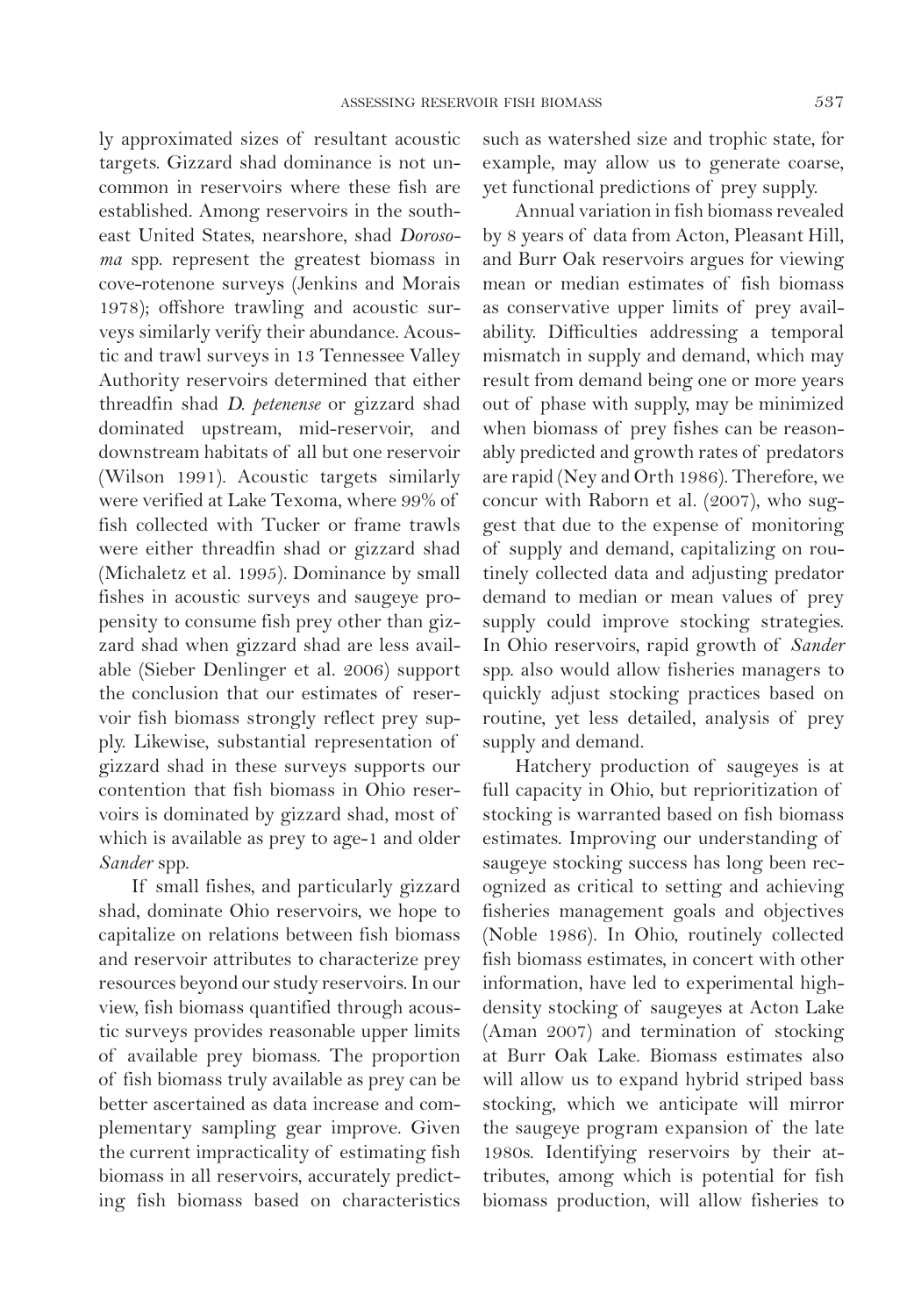be managed by reservoir potential for sport fish capacity. However, quantifying reservoir potential for stocked piscivores and refining a supply and demand approach will require continual progress in understanding reservoir ecosystems and their watersheds.

# Acknowledgments

We thank a number of individuals at the ODNR, The Ohio State University, and Miami University for their efforts in collection of acoustic and gill-net data, much of which required working long days and late nights. We particularly acknowledge C. Goings, J. Sieber Denlinger, and R. Zweifel for field assistance with acoustic data collections and P. Levi, L. Knoll, A. Bowling, and M. Gonzalez for assistance with developing, planning, and implementing lower trophic sampling. J. Sieber Denlinger, R. Zweifel, A. Kulesza, K. Page, M. Lundquist, C. May, and J. Cudney assisted with processing acoustic survey data and expanded our skills with acoustic analysis. Special thanks is also extended to S. Xenakis for reservoir bathymetry work, assistance with acoustic cruise track design, and providing geographic information system support. We are grateful for statistical assistance provided by E. Marschall and P. Collinsworth. Funding for this research was provided by the Ohio Department of Natural Resources, Division of Wildlife; Federal Aid in Sport Fish Restoration Project F-69-P, Fish Management in Ohio with additional support from the National Science Foundation Projects DEB-9726877 and DEB-0235755.

# **References**

Adams, S. M., and D. L. DeAngelis. 1987. Indirect effects of early bass-shad interactions on predator population structure and food web dynamics. Pages 103–117 *in* W. C. Kerfoot and A. Sih, editors. Predation: direct and indirect impacts on aquatic communities. University Press of New England, Hanover, New Hampshire.

- Aman, C. R. 2007. Factors influencing saugeye stocking success in Ohio reservoirs. Master's thesis. The Ohio State University, Columbus.
- Bajer, P. G., G. W. Whitledge, R. S. Hayward, and R. D. Zweifel. 2003. Laboratory evaluation of two bioenergetics models applied to yellow perch: identification of a major source of systematic error. Journal of Fish Biology 62:436–454.
- Brandt, S. B. 1996. Acoustic assessment of fish abundance and distribution. Pages 385–419 *in* B. R. Murphy and D. W. Willis, editors. Fisheries techniques, 2nd edition. American Fisheries Society, Bethesda, Maryland.
- Burnham, K. P., and D. R. Anderson. 1998. Model selection and inference: a practical information-theoretic approach. Springer-Verlag, New York.
- Carline, R. F., B. L. Johnson, and T. J. Hall. 1984. Estimation and interpretation of proportional stock density for fish populations in Ohio impoundments. North American Journal of Fisheries Management 4:139–154.
- Carlson, R. E. 1977. A trophic state index for lakes. Limnology and Oceanography 25:378–282.
- Culver, D. A., S. P. Madon, and J. Qin. 1993. Percid pond production techniques: timing, enrichment, and stocking density manipulations. Journal of Applied Aquaculture 2:9–31.
- Davic, R. D., D. Eicher, and J. DeShon. 1996. Ohio water resource inventory, volume 3: Ohio's public lakes, ponds, and reservoirs. Ohio Environmental Protection Agency, Division of Surface Waters, Columbus.
- Dettmers, J. M., and R. A. Stein. 1992. Food consumption by larval gizzard shad: zooplankton effects and implications for reservoir communities. Transactions of the American Fisheries Society 121:494–507.
- Donovan, N. S., R. A. Stein, and M. M. White. 1997. Enhancing percid stocking success by understanding age-0 piscivore-prey interactions in reservoirs. Ecological Applications 7:1311–1329.
- Erickson, J., and F. Stevenson. 1972. Evaluation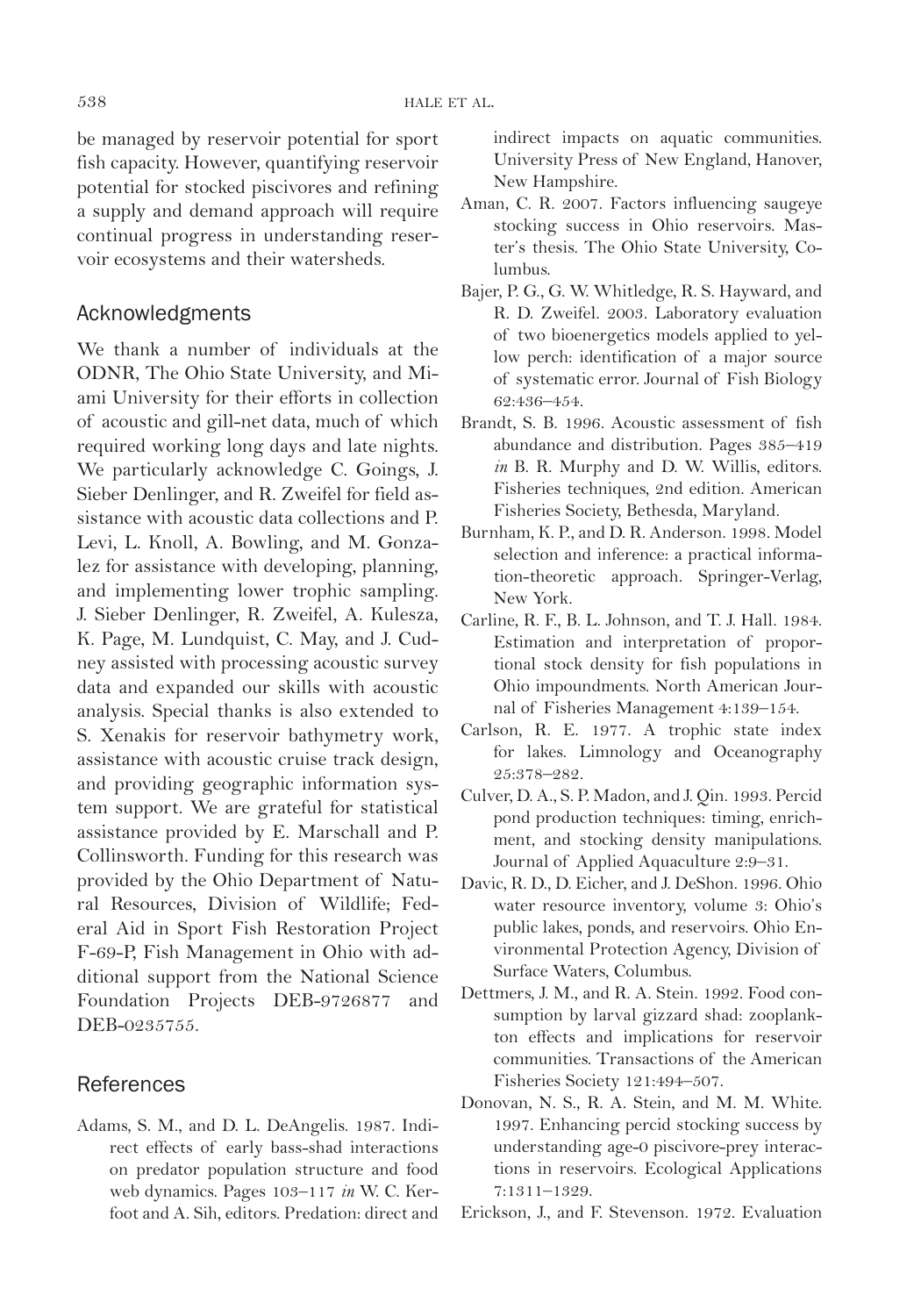of environmental factors of Ohio reservoirs in relation to the success of walleye stocking. Ohio Division of Wildlife, Federal Aid in Fish Restoration, Project F-29-R-11, Final Report, Columbus.

- Fayram, A. H., M. J. Hansen, and T .J. Ehlinger. 2005. Interactions between walleyes and four fish species with implications for walleye stocking. North American Journal of Fisheries Management 25:1321–1330.
- Foote, K. G., and D. N. MacLennan. 1984. Comparison of copper and tungsten carbide spheres. Journal of the Acoustical Society of America 82:981–987.
- Garvey, J. E., and R. A. Stein. 1998. Competition between larval fishes in reservoirs: the role of relative timing of appearance. Transactions of the American Fisheries Society 127:1021–1039.
- Hanson, P. C., T. B. Johnson, D. E. Schindler, and J. F. Kitchell. 1997. Fish bioenergetics 3.0. University of Wisconsin, Sea Grant Institute, Sea Grant Technical Report, WISCU-T-97–001, Madison.
- Horton, R. A., and E. R. Gilliland. 1992. Diet overlap between saugeye and largemouth bass in Thunderbird Reservoir, Oklahoma. Proceedings of the Annual Conference of the Southeastern Association of Fish and Wildlife Agencies 44(1990):98–104.
- Hoxmeier, R. J., D. H. Wahl, R. C. Brooks, and R. C. Heidinger. 2006. Growth and survival of age-0 walleye (*Sander vitreus*): interactions among walleye size, prey availability, predation, and abiotic factors. Canadian Journal of Fisheries and Aquatic Sciences 63:2173– 2182.
- Jackson, J. R., J. M. Phillips, R. L. Noble, and J. A. Rice. 1992. Relationship of planktivory by shad and diet shifts by young-of-year largemouth bass in a southern reservoir. Proceedings of the Annual Conference of the Southeastern Association of Fish and Wildlife Agencies 44(1990):114–125.
- Jenkins, R. M., and D. Morais. 1978. Predator-prey relations in the predator-stocking evaluation reservoirs. Proceedings of the Annual Conference Southeastern Association of Fish and Wildlife Agencies 30(1976):141–152.
- Johnson, B. M., R. A. Stein, and R. F. Carline.

1988a. Use of quadrat rotenone technique and bioenergetics modeling to evaluate prey availability to stocked piscivores. Transactions of the American Fisheries Society 117:127–141.

- Johnson, B. L., D. L. Smith, and R. F. Carline. 1988b. Habitat preferences, survival, growth, foods, and harvests of walleyes and walleye 3 sauger hybrids. North American Journal of Fisheries Management 8:292–304.
- Kennedy, R. H., and W. W. Walker. 1990. Reservoir nutrient dynamics. Pages 109–132 *in* K. W. Thorton, B. L. Kimmel, and F. E. Payne, editors. Reservoir limnology: ecological perspectives. John Wiley and Sons, New York.
- Kitchell, J. K., D. J. Stewart, and D. Weininger. 1977. Applications of a bioenergetics model to yellow perch (*Perca flavescens*) and walleye (*Stizostedion vitrium vitrium*). Journal of the Fisheries Research Board of Canada 34:1922–1935.
- Kimmel, B. L., and A. W. Groeger. 1986. Limnological and ecological changes associated with reservoir aging. Pages 103–109 *in* G. E. Hall and M. J. Van Den Avyle, editors. Reservoir fisheries management: strategies for the 80s. American Fisheries Society, Southern Division, Reservoir Committee, Bethesda, Maryland.
- Knoll, L. B., M. J. Vanni, and B. H. Renwick. 2003. Phytoplankton primary production and photosynthetic parameters in reservoirs along a productivity gradient of land use. Limnology and Oceanography 48:608–617.
- Love, R. H. 1971. Dorsal-aspect target strength of an individual fish. Journal of the Acoustical Society of America 49:816–823.
- Michaletz, P., J. Boxrucker, S. Hale, and J. Jackson. 1995. Comparison of four trawls for sampling juvenile shad. North American Journal of Fisheries Management 15:918–923.
- Michaletz, P. H. 1998a. Population characteristics of gizzard shad in Missouri reservoirs and their relation to reservoir productivity, mean depth, and sport fish growth. North American Journal of Fisheries Management 18:114–123.
- Michaletz, P. H. 1998b. Effects on sport fish growth of spatial and temporal variation in age-0 gizzard shad availability. North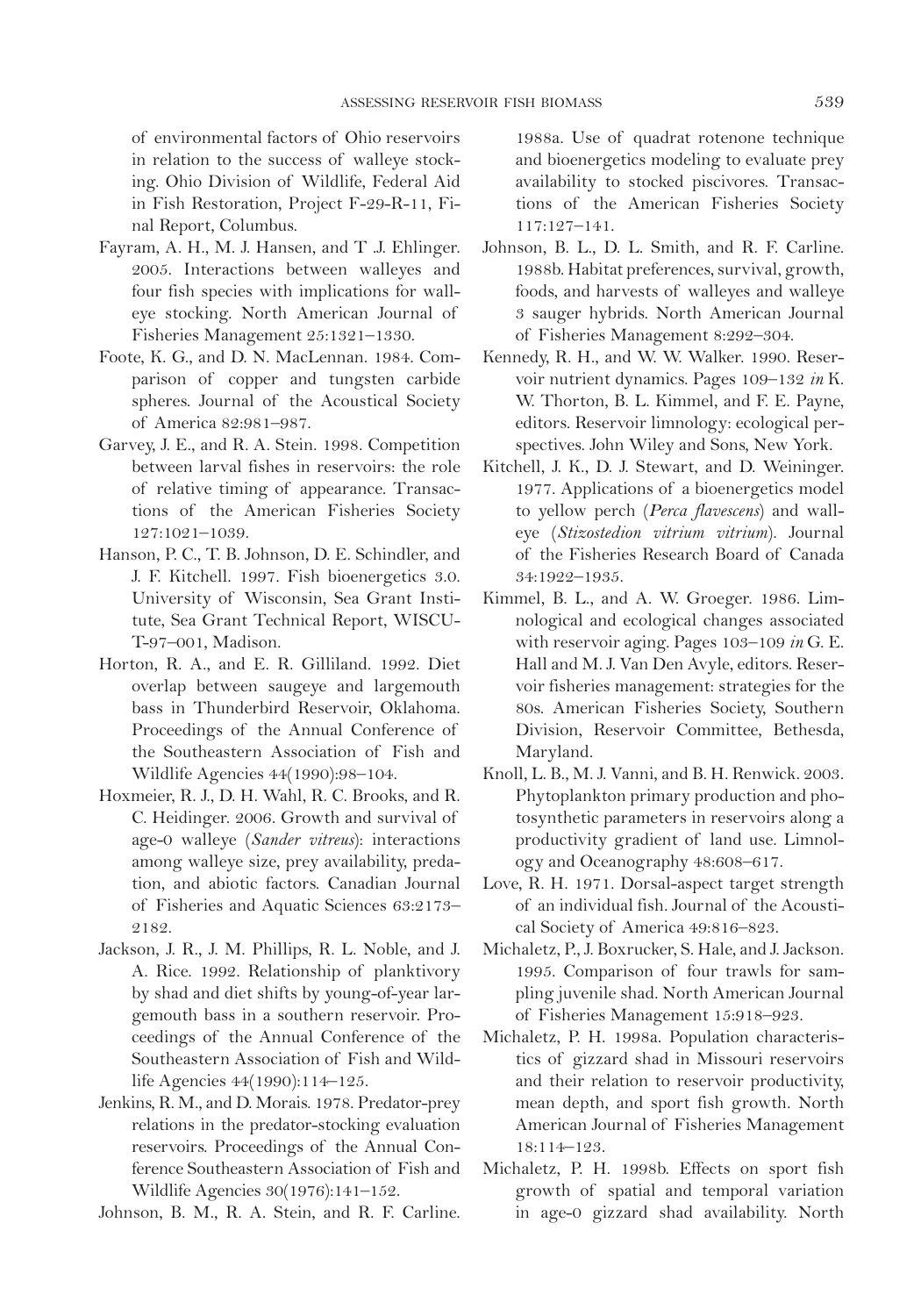American Journal of Fisheries Management 18:616–624.

- Nate, N. A., M. A. Bozek, M. J. Hansen, C. W. Ramm, M. T. Bremigan, and S. W. Hewett. 2003. Predicting the occurrence and success of walleye populations from physical and biological features of northern Wisconsin lakes. North American Journal of Fisheries Management 23:1207–1214.
- Ney, J. J. 1990. Trophic economics in fisheries: assessment of demand-supply relationships between predators and prey. Reviews in Aquatic Sciences 2:55–81.
- Ney, J. J. 1993. Bioenergetics modeling today: growing pains on the cutting edge. Transactions of the American Fisheries Society 122:736–748.
- Ney, J. J. 1996. Oligotrophication and its discontents: effects of reduced nutrient loading on reservoir fisheries. Pages 285–295 *in* L. E. Miranda and D. R. DeVries, editors. Multidimensional approaches to reservoir fisheries management. American Fisheries Society, Symposium 16, Bethesda, Maryland.
- Ney, J. J., and D. J. Orth. 1986. Coping with future shock: matching predator stocking programs to prey abundance. Pages 81–92 *in* R. H. Stroud, editor. Fish culture in fisheries management. American Fisheries Society, Bethesda, Maryland.
- Noble, R. L. 1981. Management of forage fishes in impoundments of the southern United States. Transactions of the American Fisheries Society 110:738–750.
- Noble, R. L. 1986. Stocking criteria and goals for restoration and enhancement of warm-water and cool-water fisheries. Pages 139–146 *in* R. H. Stroud, editor. Fish culture in fisheries management. American Fisheries Society, Bethesda, Maryland.
- Raborn, S. W., L. E. Miranda, and M. T. Driscoll. 2007. Prey supply and predator demand in a reservoir of the southeastern United States. Transactions of the American Fisheries Society 136:12–23.
- Renwick, W., and Z. Andereck. 2005. Watershed characteristics and reservoir sedimentation in Ohio. Ohio Department of Natural Resources, Division of Wildlife. Final report, Project FADR46, Columbus.
- Renwick, W. H., and Z. D. Andereck. 2006. Reservoir sedimentation trends in Ohio, USA: sediment delivery and response to land-use change. Pages 341–347 *in* J. S. Rowan, R. W. Duck, and A. Werritty, editors. Sediment dynamics and the hydromorphology of fluvial systems. IAHS Publication 306.
- Santucci, V. J., and D. H. Wahl. 1993. Factors influencing survival and growth of stocked walleye (*Stizostedion vitrium*) in a centrarchid-dominated impoundment. Canadian Journal of Fisheries and Aquatic Sciences 50:1548–1558.
- Schaus, M. H., M. J. Vanni, and T. E. Wissing. 2002. Biomass-dependent diet shifts in omnivorous gizzard shad: implications for growth, food web, and ecosystem effects. Transactions of the American Fisheries Society 131:40–54.
- Sieber Denlinger, J. C., R. S. Hale, and R. A. Stein. 2006. Seasonal consumptive demand and prey use by stocked saugeyes in Ohio reservoirs. Transactions of the American Fisheries Society 135:12–27.
- Sieber Denlinger, J. C. 2007. Inland management system manual: standard operating procedures for fishery assessment and monitoring. Ohio Department of Natural Resources, Division of Wildlife, IMS Manual 20073, Columbus.
- Silk, R. J. 2001. Fate of stocked saugeye: movement out of reservoirs into streams. Master's thesis. The Ohio State University, Columbus.
- Simmonds, E. J., and D. N. MacLennan. 2005. Fisheries acoustics. Chapman and Hall, New York.
- Spoelstra, J. A. 2001. Movement of reservoirstocked saugeye between tailwaters, streams, and rivers. Master's thesis. The Ohio State University, Columbus.
- Stahl, T. P., and R. A. Stein. 1994. Influence of larval gizzard shad (*Dorosoma cepedianum*) density on piscivory and growth of youngof-year saugeye (*Stizostedion vitrium*  $\times$  *S*. *canadense*). Canadian Journal of Fisheries and Aquatic Sciences 51:1993–2002.
- Stein, R. A., D. R. DeVries, and J. M. Dettmers. 1995. Food-web regulation by a planktivore: exploring the generality of the trophic cas-